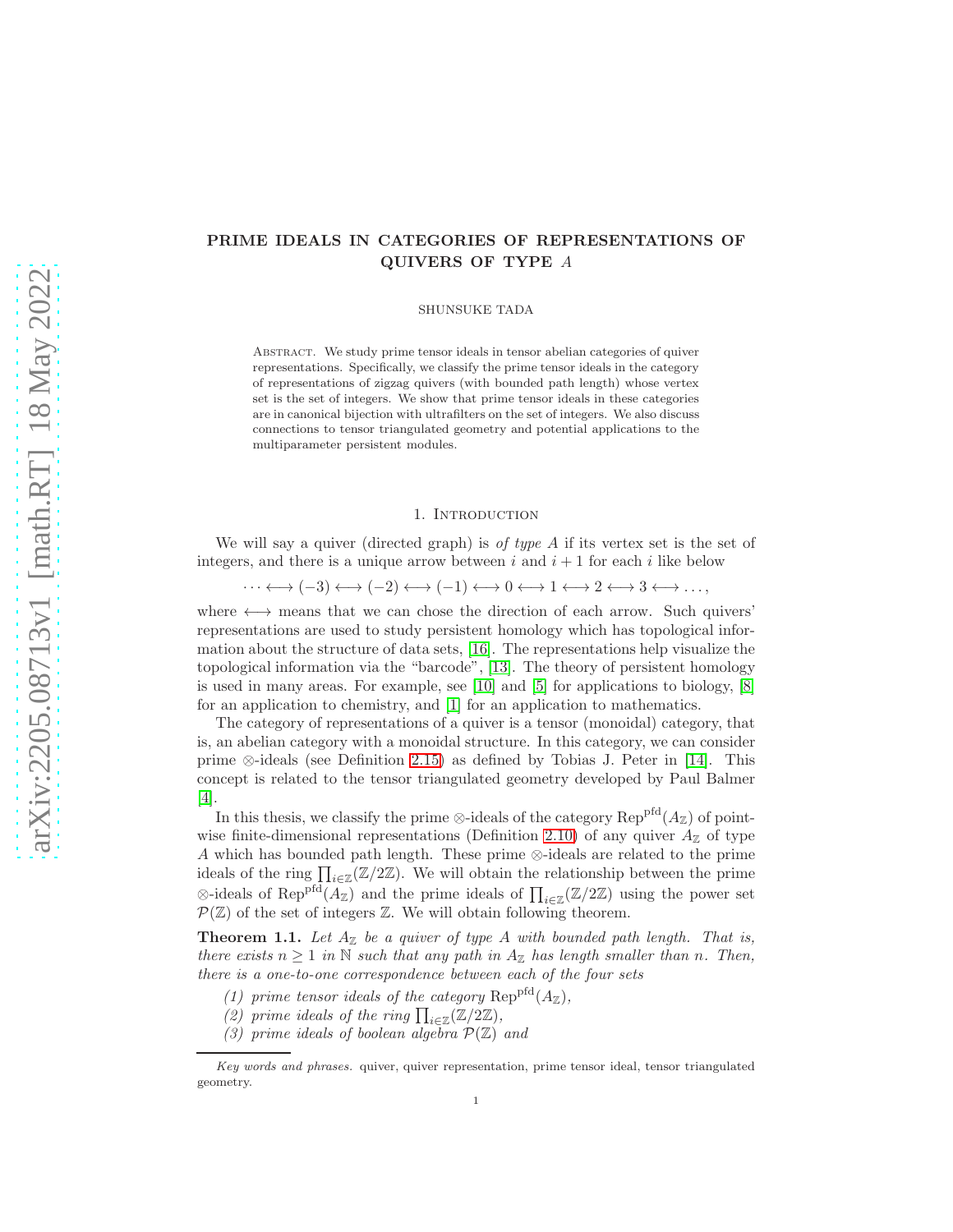(4) ultrafilters of the boolean algebra  $\mathcal{P}(\mathbb{Z})$ .

In this theorem, we need the condition

#### bounded path length

to have above relations. Without it, we could not have the classification of the prime ⊗-ideals of the category Rep<sup>pfd</sup>( $A_{\mathbb{Z}}$ ). For example, if the quiver has an infinite length path like

 $\cdots \longrightarrow \diamond \longrightarrow \diamond \longrightarrow \diamond \longrightarrow \diamond \longrightarrow \diamond \longrightarrow \diamond \longrightarrow \cdots$ 

then we will have a inclusion map from the prime ideals of  $\mathcal{P}(\mathbb{Z})$  to the prime ⊗ideals of Rep<sup>pfd</sup> $(A_{\mathbb{Z}})$ , but the map is not surjective. We will prove this in Corollary [3.24.](#page-24-1)

Outline. This paper is organized as follows. In Section [2,](#page-1-0) we will see the basics of the quiver representations and lattice theory. In Section [3,](#page-11-0) we see the classification of prime ⊗-ideals of Rep<sup>pfd</sup>( $A_{\mathbb{Z}}$ ) and some topological properties of the spectrum of  $\text{Rep}^{\text{pfd}}(A_{\mathbb{Z}})$ . In Section [4,](#page-24-2) we will discuss the relation to persistence homology and tensor triangulated geometry.

<span id="page-1-0"></span>Acknowledgements. I would like to thank Shane Kelly for suggesting me the problem and discussing it.

## 2. Preliminaries

2.1. Quiver and its representation. Here are some basics about quivers and their representations. See  $[2]$  for more details. Throughout, K will be a field.

#### Definition 2.1 (Quiver).

A quiver  $Q = (Q_0, Q_1, s, t)$  is a quadruple consisting of two sets:  $Q_0$  called the set of vertices and  $Q_1$  called the set of arrows, and two maps s,  $t: Q_1 \rightarrow Q_0$ . For every arrow  $\alpha \in Q_1$ ,  $s(\alpha) \in Q_0$  and  $t(\alpha) \in Q_0$  are called *source* and *target* of  $\alpha$ , respectively. We usually denote the arrow  $\alpha$  by  $\alpha : s(\alpha) \to t(\alpha)$ .

#### Definition 2.2 (Path).

Let  $Q = (Q_0, Q_1, s, t)$  be a quiver with  $a, b \in Q_0$ . A path from source a to target b of length  $l \geq 1$  is a sequence of arrows

$$
(\ a\mid \alpha_1,\ \ldots\ ,\alpha_l\mid b\ )
$$

such that  $s(\alpha_1) = a$ ,  $t(\alpha_l) = b$  and  $t(\alpha_i) = s(\alpha_{i+1})$  for any  $i \in \{1, \ldots, l-1\}$ . If there is no confusion, we write a path  $(a | \alpha_1, \ldots, \alpha_l | b)$  as

$$
a \to b.
$$

<span id="page-1-1"></span>Definition 2.3 (subquiver / convex subquiver / connected quiver). A subquiver of a quiver  $Q = (Q_0, Q_1, s, t)$  is a quiver  $Q' = (Q'_0, Q'_1, s', t')$  such that  $Q'_0 \subset Q_0, Q'_1 \subset Q_1$  and the restrictions of the maps s and t to  $Q'_1$  are respectively equal to  $s'$ ,  $t'$ .

If the arrows of the subquiver are

$$
Q_1' = \{ \alpha \in Q_1 : s(\alpha) \in Q_0' \text{ and } t(\alpha) \in Q_0' \},
$$

then the subquiver  $Q' = (Q'_0, Q'_1, s', t')$  is called a *full subquiver* of Q. A subquiver is uniquely determined by its sets of vertices.

The full subquiver  $Q'$  of a quiver  $Q$  is defined to be *convex* in  $Q$  if, for any path  $x_0 \to x_1 \to \cdots \to x_t$  in Q with  $x_0, x_1 \in Q$ , we have  $x_i \in Q'$  for all  $i \in \{0, \ldots, t\}$ .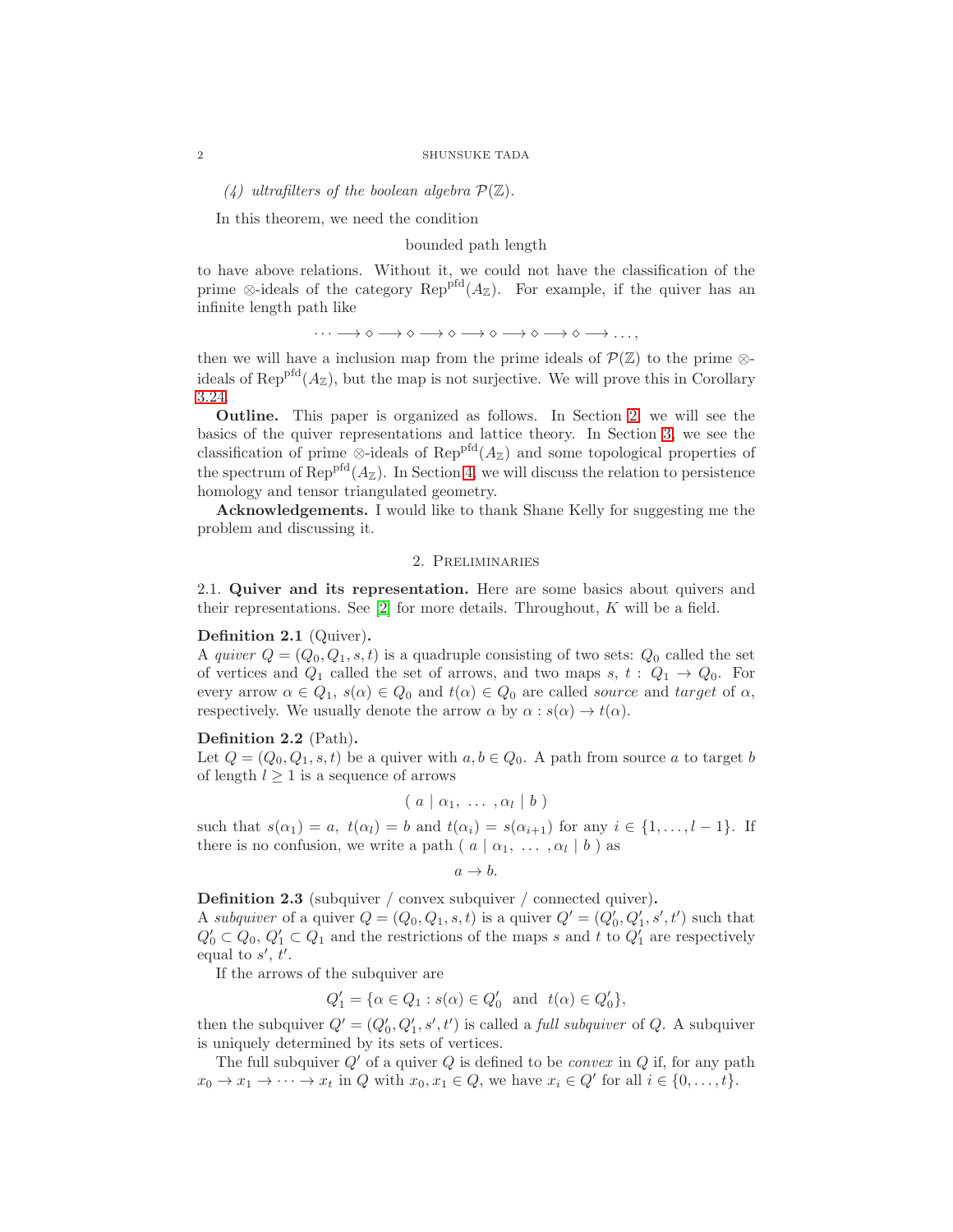If the underlying graph of the quiver  $Q$  is connected, we call the quiver *connected*.

**Example 2.4.** Let  $Q = (Q_0, Q_1, s, t)$  be a quiver of the form

 $\cdots \longleftrightarrow (-3) \longleftrightarrow (-2) \longleftrightarrow (-1) \longleftrightarrow 0 \longleftrightarrow 1 \longleftrightarrow 2 \longleftrightarrow 3 \longleftrightarrow \ldots$ 

where  $\longleftrightarrow$  means that we can chose the direction of each arrows. For example,

$$
\cdots \leftarrow (-3) \longrightarrow (-2) \longrightarrow (-1) \longrightarrow 0 \leftarrow 1 \leftarrow 2 \leftarrow 3 \leftarrow \dots
$$

This quiver is a connected quiver and there is a path from source  $-3$  to target 0. Moreover, the subquiver

$$
(-3) \longrightarrow (-2) \longrightarrow (-1) \qquad 1 \longleftarrow 2 \longleftarrow 3
$$

with vertices  $\{\pm 1, \pm 2, \pm 3\}$  is not connected.

## Definition 2.5 (Type  $A$ ).

We will say a quiver is *of type A* if its vertex set is the set of integers, and there is a unique arrow between i and  $i + 1$  for each i.

#### Definition 2.6 (Sink and source).

Let  $Q = (Q_0, Q_1, s, t)$  be quiver. A vertex a in  $Q_0$  is called a *sink* if there are no arrows whose source is a. A vertex  $a$  in  $Q_0$  is called a *source* if there are no arrow whose target is  $a$ .

Definition 2.7 (Category of representations of quiver).

Let  $Q = (Q_0, Q_1, s, t)$  be a quiver. The category Rep(Q) of representations of Q is defined as follows. An object is pair consisting of a family of K-vector spaces indexed by  $Q_0$ , and a family of K-homomorphisms indexed by  $Q_1$ :

$$
V := ((V_a)_{a \in Q_0}, (V_\alpha : V_{s(\alpha)} \to V_{t(\alpha)})_{\alpha \in Q_1}).
$$

Let  $V = ((V_a)_{a \in Q_0}, (V_\alpha)_{\alpha \in Q_1})$  and  $W = ((W_a)_{a \in Q_0}, (W_\alpha)_{\alpha \in Q_1})$  be representations. A morphism in Rep( $Q$ ) from  $V$  to  $W$  is a family of  $K$ -homomorphisms  $(f_a: V_a \to W_a)_{a \in Q_0}$  satisfying

$$
f_{t(\alpha)} \circ V_{\alpha} = W_{\alpha} \circ f_{s(\alpha)}
$$

for every arrow  $\alpha \in Q_1$ .

## Definition 2.8 (Sink and source).

Let  $Q = (Q_0, Q_1, s, t)$  be quiver. A vertex a in  $Q_0$  is called a *sink* if there are no arrows whose source is a. A vertex a in  $Q_0$  is called a *source* if there are no arrow whose target is a.

## Definition 2.9 (Interval representation).

Let  $Q = (Q_0, Q_1, s, t)$  be a quiver, and let  $I = (I_0, I_1, s', t')$  be a subquiver of Q. Define  $K_I \in \text{Rep}(Q)$  by

$$
(K_I)_a := \begin{cases} K & (a \in I_0) \\ 0 & (\text{otherwise}), \end{cases}
$$

$$
(K_I)_\alpha := \begin{cases} id_K & (\alpha \in I_1) \\ 0 & (\text{otherwise}). \end{cases}
$$

If I is connected and convex (and therefore also full), then  $K_I$  is called an *interval* representation.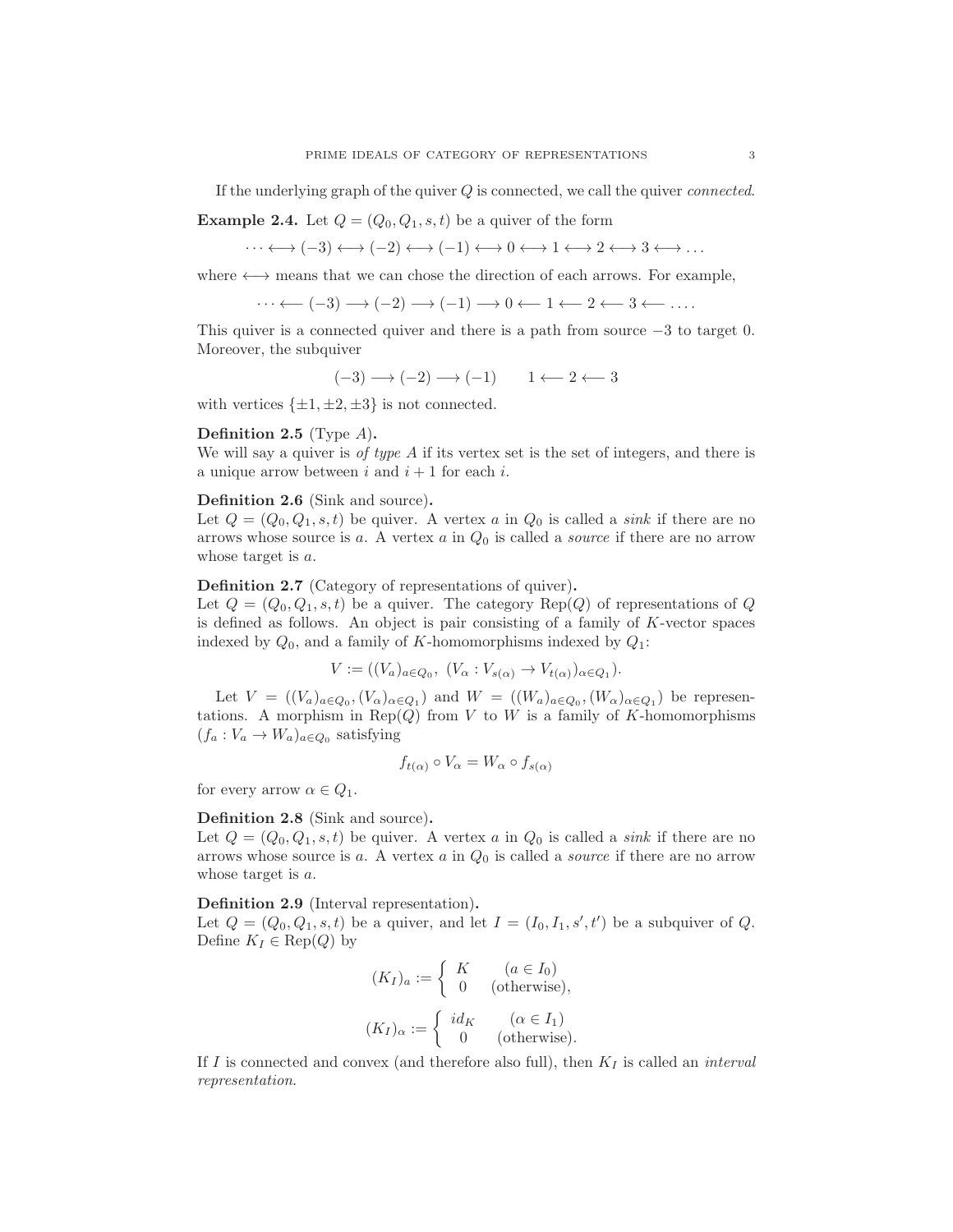<span id="page-3-0"></span>Definition 2.10 (Point-wise finite-dimensional representations).

Let Q be a quiver. A representation V of  $\text{Rep}(Q)$  is said to be *point-wise finite*dimensional if the dimension of vector space  $\dim_K(V_a)$  is finite for every vertex a in Q.

We write  $\text{Rep}^{\text{pfd}}(Q)$  for the full subcategory of  $\text{Rep}(Q)$  whose objects are pointwise finite-dimensional representations.

Definition 2.11 (Direct sum in the category of representations). Let  $Q = (Q_0, Q_1, s, t)$  be a quiver and

$$
V := ((V_a)_{a \in Q_0}, (V_\alpha : V_{s(\alpha)} \to V_{t(\alpha)})_{\alpha \in Q_1})
$$
 and

$$
W := ((W_a)_{a \in Q_0}, (W_\alpha : W_{s(\alpha)} \to W_{t(\alpha)})_{\alpha \in Q_1})
$$

be representations. Then the *direct sum* of V and W in  $\text{Rep}(Q)$  is defined by

$$
V \oplus W := ((V_a \oplus W_a)_{a \in Q_0}, (V_\alpha \oplus W_\alpha : V_{s(\alpha)} \oplus W_{s(\alpha)} \to V_{t(\alpha)} \oplus W_{t(\alpha)})_{\alpha \in Q_1}).
$$

To show that any representation in  $\text{Rep}^{\text{pfd}}(A_{\mathbb{Z}})$  is interval decomposable, we consider continuous quivers whose vertices are R. Such quivers are defined in [\[9\]](#page-25-8). We will see representations of  $\text{Rep}^{\text{pfd}}(A_{\mathbb{Z}})$  from the viewpoint of continuous quivers and we use the interval decomposition theorem for continuous quivers which has recently been proven in the paper [\[9\]](#page-25-8) to show the proposition.

<span id="page-3-3"></span>**Proposition 2.12.** Let  $A_{\mathbb{Z}}$  be a quiver of type A. Then every point-wise finitedimensional representation of  $\text{Rep}(A_{\mathbb{Z}})$  is direct sum of interval representations.

*Proof.* The flow of our proof is as follows. To show that any representation  $V$  of  $\text{Rep}^{\text{pfd}}(A_{\mathbb{Z}})$  is direct sum of interval representations, we will see V as the restriction of a representation of a continuous quiver. Then we apply the decomposition theorem for the representations of the continuous quiver and we will obtain the proof of the proposition. At first we will prepare subsets of  $\mathbb Z$  which is helpful to see the representation of Rep<sup>pfd</sup> $(A_{\mathbb{Z}})$  as the representation of the continuous quiver.

Let S' be the set of sinks and sources of  $A_{\mathbb{Z}}$ . For example, if the quiver  $A_{\mathbb{Z}}$  is one direction (we do not always draw all vertices)

 $\cdots \longrightarrow \longrightarrow \longrightarrow \longrightarrow \longrightarrow \longrightarrow \longrightarrow \cdots .$ 

then the set S' is empty set and if the quiver  $A_{\mathbb{Z}}$  is

 $\ldots \longrightarrow \longrightarrow \longrightarrow 0 \longleftarrow 1 \longrightarrow 2 \longleftarrow 3 \longrightarrow 4 \longleftarrow \ldots$ 

then the set S' is  $\mathbb{Z}_{\geq 0}$ . In this case, the  $S' = \mathbb{Z}_{\geq 0}$  is unbounded above and bounded below.

Next, define the subset S of  $\mathbb{Z} \cup \{-\infty, +\infty\}$  by

$$
S := \left\{ \begin{array}{cl} S' & (\text{if } S' \text{ is not bounded}) \\ S' \cup \{ + \infty \} & (\text{if } S' \text{ is bounded above and unbounded below}) \\ S' \cup \{ - \infty \} & (\text{if } S' \text{ is bounded below and unbounded above}) \\ S' \cup \{ + \infty, - \infty \} & (\text{if } S' \text{ is bounded}) \end{array} \right.
$$

<span id="page-3-1"></span>To show the proposition, we consider two different cases

- <span id="page-3-2"></span>(1)  $A_{\mathbb{Z}}$  does not have sources and sinks, i.e.,  $S' = \emptyset$ ,
- (2)  $A_{\mathbb{Z}}$  contains sources or sinks, i.e.,  $S' \neq \emptyset$ .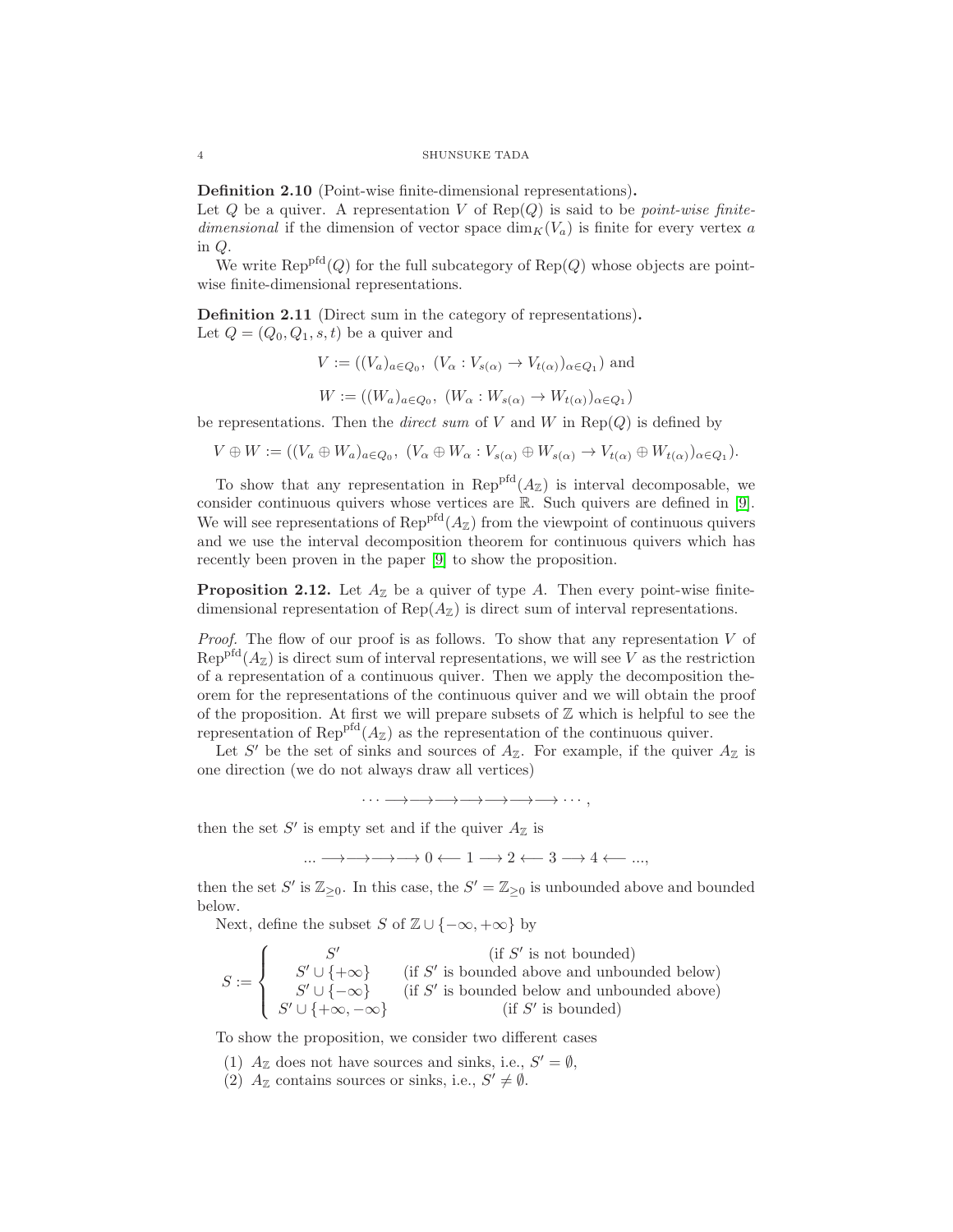In the case of [\(1\)](#page-3-1), the quiver  $A_{\mathbb{Z}}$  can be one of the following quivers

 $\cdots \longrightarrow \longrightarrow \longrightarrow \longrightarrow \longrightarrow \longrightarrow \longrightarrow \cdots,$ 

$$
\cdots \longleftarrow \longleftarrow \longleftarrow \longleftarrow \longleftarrow \longleftarrow \longleftarrow \longleftarrow \cdots.
$$

Now we can assume that  $A_{\mathbb{Z}}$  is

 $\cdots \longrightarrow \longrightarrow \longrightarrow \longrightarrow \longrightarrow \longrightarrow \longrightarrow \cdots$ 

(we can assume the other quiver, but the proof is similar). Consider the quiver  $\overline{A_{\mathbb{Z}}}$ whose vertices are R such that arrows are defined by

$$
a \longrightarrow b : \iff a \leq b
$$

for  $a, b \in \mathbb{R}$ . For any representation V in Rep<sup>pfd</sup> $(A_{\mathbb{Z}})$ , we now show that the representation V is an interval decomposable representation using the quiver  $\overline{A_{\mathbb{Z}}}$ . Let  $\overline{V}$  be a representation of Rep<sup>pfd</sup> $(\overline{A_{\mathbb{Z}}})$  such that for every  $a \in \mathbb{R}$ ,

$$
\overline{V}_a:=V_{\lfloor a\rfloor}
$$

where  $|a|$  is the largest integer less than or equal to a (floor function of a) and arrows are defined to be

$$
V_{b\to c} := V_{\lfloor b\rfloor \to \lfloor c\rfloor},
$$

where  $b$  and  $c$  is in  $\mathbb R$ . It is known that any point-wise finite-dimensional representation of  $\overline{AZ}$  is direct sum of interval representations, [\[9,](#page-25-8) Theorem B]. Thus there is an isomorphism of Rep<sup>pfd</sup> $(\overline{A_{\mathbb{Z}}})$ 

$$
(f_a)_{a \in \mathbb{R}} : \overline{V} \to \bigoplus_I K_I
$$

for intervals  $I \subset \mathbb{R}$ . Then we have an isomorphism of  $\text{Rep}^{\text{pfd}}(A_{\mathbb{Z}})$ 

$$
(f_a)_{a\in\mathbb{Z}}: V\to \bigoplus_I K_{I\cap\mathbb{Z}}.
$$

Hence, representations V in Rep<sup>pfd</sup> $(A_{\mathbb{Z}})$  are interval decomposable.

In the case of [\(2\)](#page-3-2), assume that there is a source in  $A_{\mathbb{Z}}$  and take a source arbitrarily and let the source be  $s_0$ . If there is a sink larger than  $s_0$ , let  $s_1$  be the smallest sink larger than  $s_1$ . If there is not such a sink, then let  $s_1$  be  $+\infty$ . If  $s_1 \neq +\infty$ , define  $s_2 \in S$  as the smallest source larger than  $s_1$ . If there is not such a source, define s<sub>2</sub> be +∞. We can inductively define s<sub>3</sub>, s<sub>4</sub>, .... If s<sub>n</sub> = +∞ for some  $n \in \mathbb{Z}$ , we define  $s_{n\pm m} := +\infty$  for any  $m \in \mathbb{Z}_{\geq 0}$ . Similarly, we can define  $s_{-1}$  to the largest source smaller than  $s_0$ , and inductively we can define  $s_{-2}, s_{-3}, \ldots$ .

Using the set S, we define a poset  $(\mathbb{R}, \preceq)$  called a *continuous quiver of type A* in [\[9\]](#page-25-8). Define intervals on R by

$$
\langle s_n, s_{n+1} \rangle := \begin{cases} [s_n, s_{n+1}] & (s_n, s_{n+1} \in S') \\ [s_n, s_{n+1}] & (s_n \in S', s_{n+1} = +\infty) \\ (s_n, s_{n+1}] & (s_n = -\infty, s_{n+1} \in S') \end{cases}
$$

and define the order on each  $\langle s_n, s_{n+1} \rangle$  by

$$
a \preceq b := \begin{cases} a \le b \text{ and } s_n \text{ is a source} \\ b \le a \text{ and } s_n \text{ is a sink} \end{cases}
$$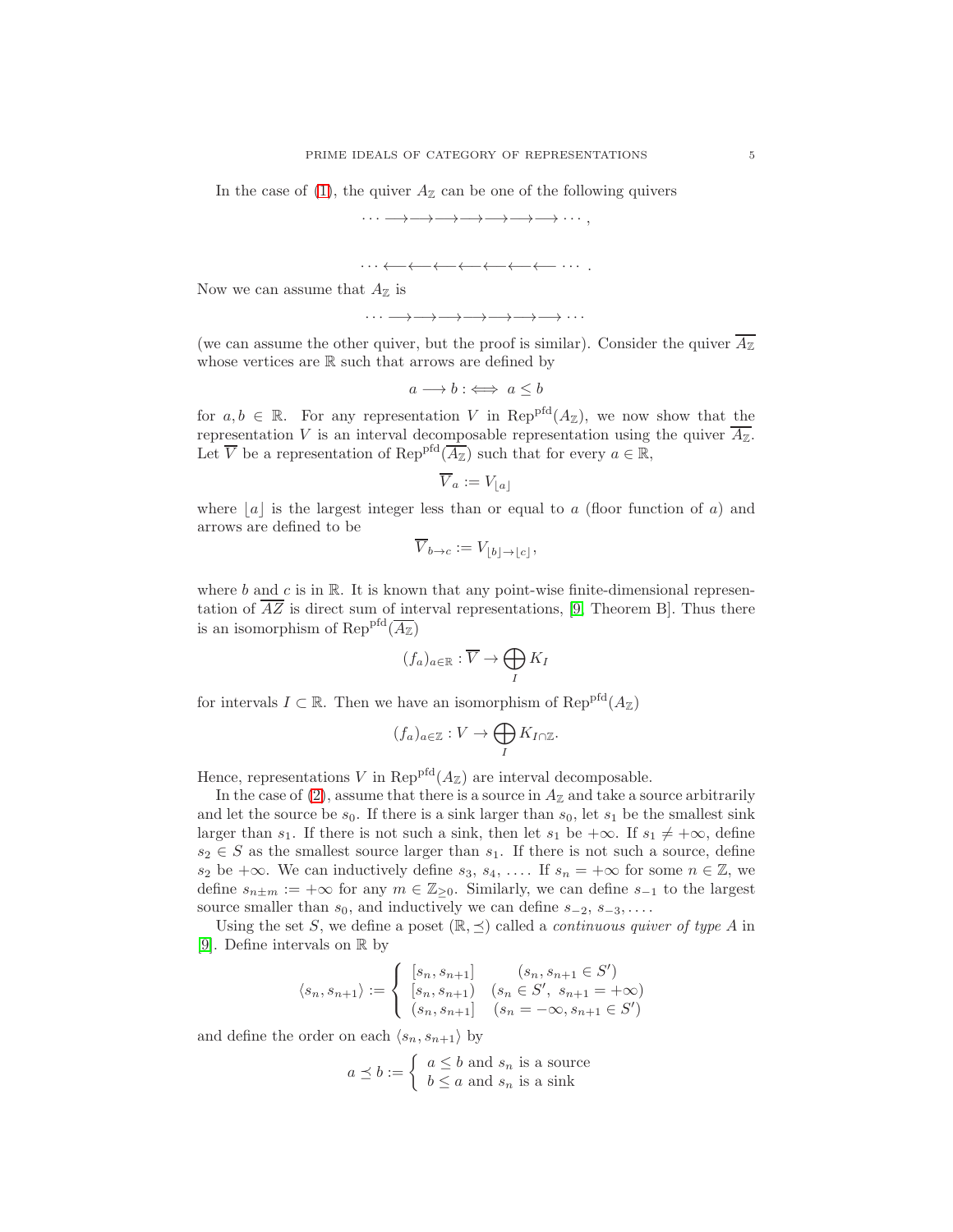where  $s_n$  and  $s_{n+1}$  are in S. We obtain a poset  $(\mathbb{R}, \preceq)$  and it can be seen as a quiver if arrows are defined by

$$
a \longrightarrow b : \iff a \preceq b.
$$

We write  $A_{\mathbb{Z}}$  for the continuous quiver  $(\mathbb{R}, \preceq)$ . To put it roughly, the direction of arrows in  $A_{\mathbb{Z}}$  are same as the direction of arrows in  $A_{\mathbb{Z}}$ .

For example, if the quiver  $A_{\mathbb{Z}}$  is

$$
\cdots \longrightarrow \longrightarrow \longrightarrow -1 \longleftarrow 0 \longrightarrow \longleftarrow \longrightarrow \longleftarrow \cdots,
$$

then we have  $0 \leq -\frac{1}{2}$  and therefore there is an arrow from 0 to  $-\frac{1}{2}$  in  $\overline{A_{\mathbb{Z}}}.$ 

Finally, we show that any representation  $V \in \text{Rep}^{\text{pfd}}(A_{\mathbb{Z}})$  can be decomposed into interval representations. For any  $a \in \mathbb{R}$ , there exist  $k \in \mathbb{Z}$  such that a in [k, k + 1]. Define a representation  $\overline{V}$  of  $\overline{A_{\mathbb{Z}}}$  by

$$
\overline{V}_a := \begin{cases} V_k & \text{if } k \le k+1\\ V_{k+1} & \text{if } k+1 \le k \end{cases}
$$

and for any b and c in R with  $b \preceq c$ , there exists an interval  $\langle s_n, s_{n+1} \rangle$  such that b and c are in  $\langle s_n, s_{n+1} \rangle$ . Then we can define

$$
\overline{V}_{b \to c} := \begin{cases} V_{\lfloor b \rfloor \to \lfloor c \rfloor} & (\text{if } s_n \text{ is a source}) \\ V_{\lceil b \rceil \to \lceil c \rceil} & (\text{if } s_n \text{ is a sink}) \end{cases}
$$

where  $|x|$  is the largest integer less than or equal to x (floor function of x) and  $\lceil x \rceil$ is the smallest integer more than or equal to x (ceiling function of  $x$ ). Here, we write

$$
V_{l \to l'} := \begin{cases} V_{l'-1 \to l'} \circ \cdots \circ V_{l \to l+1} & (l < l') \\ id_{V_l} & (l = l') \\ V_{l+1 \to l'} \circ \cdots \circ V_{l \to l-1} & (l' < l) \end{cases}
$$

if there is a path from  $l$  to  $l'$  in  $A_{\mathbb{Z}}$ .

It is known that any point-wise finite-dimensional representation is direct sum of interval representations, [\[9,](#page-25-8) Theorem B]. Thus there is an isomorphism of Rep<sup>pfd</sup> $(\overline{A_{\mathbb{Z}}})$ 

$$
(f_a)_{a\in\mathbb{R}}:\overline{V}\to\bigoplus_I K_I
$$

for intervals  $I \subset \mathbb{R}$ . Then we have an isomorphism of  $\text{Rep}^{\text{pfd}}(A_{\mathbb{Z}})$ 

$$
(f_a)_{a\in\mathbb{Z}}: V \to \bigoplus_I K_{I\cap\mathbb{Z}}.
$$

Hence, for any representations in Rep<sup>pfd</sup> $(A_{\mathbb{Z}})$  are interval decomposable.

## Definition 2.13 (Tensor category [\[11\]](#page-25-9)).

A tensor category (or monoidal category) is  $\nu = (\nu_0, \otimes, I, a, \ell, r)$  consists of a category  $\nu_0$ , a functor  $\otimes : \nu_0 \times \nu_0 \to \nu_0$ , an object I of  $\nu_0$  and natural isomorphisms  $a_{XYZ} : (X \otimes Y) \otimes Z \to X \otimes (Y \otimes Z), \ell_X : I \otimes X \to X, r_X : X \otimes I \to X$ , subject to two coherence axioms expressing the commutativity of the following diagrams:

$$
((W \otimes X) \otimes Y) \otimes Z \xrightarrow{a} (W \otimes X) \otimes (Y \otimes Z) \xrightarrow{a} W \otimes (X \otimes (Y \otimes Z))
$$
  
\n
$$
(W \otimes (X \otimes Y)) \otimes Z) \xrightarrow{a} W \otimes ((X \otimes Y) \otimes Z)
$$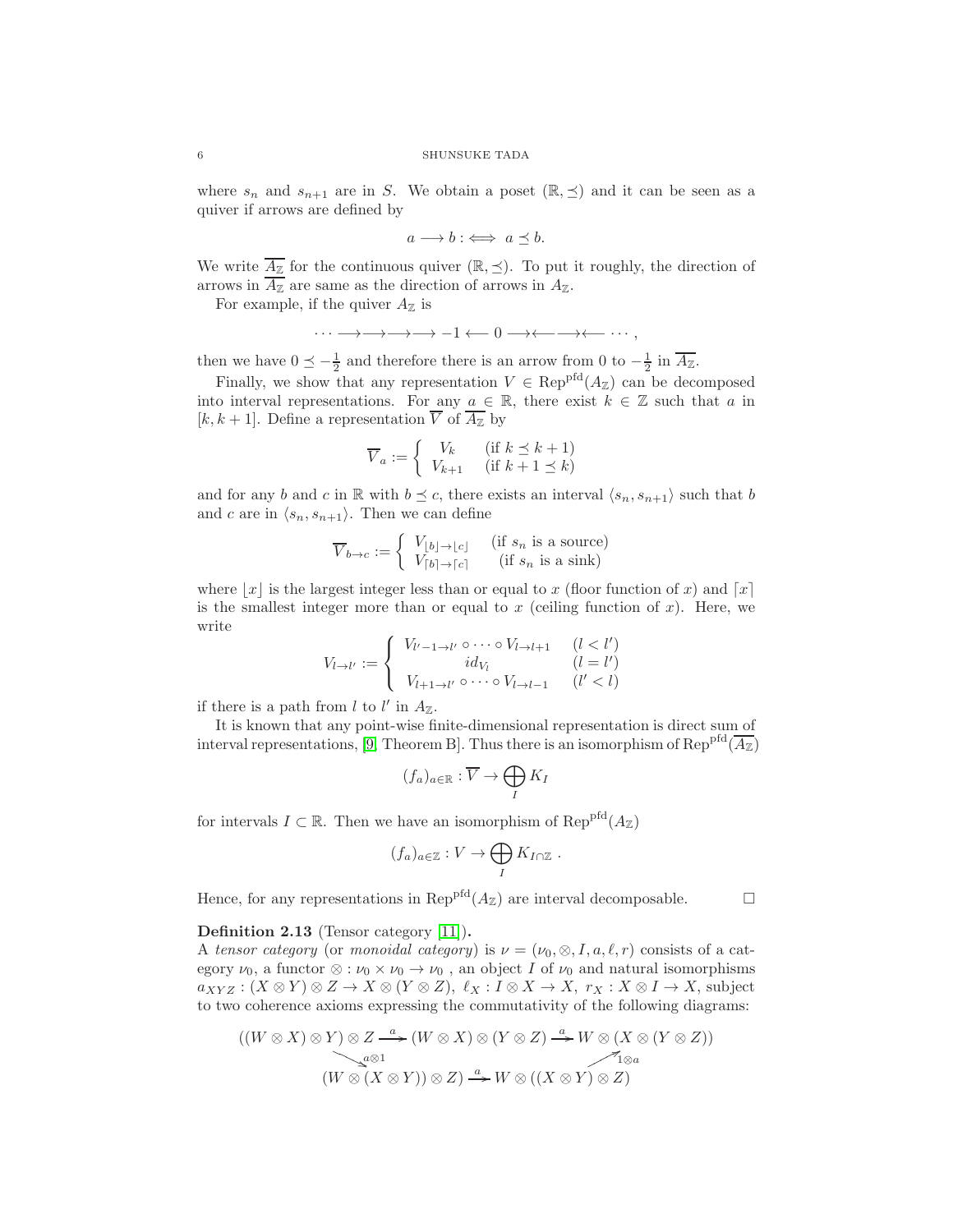and

$$
(X \otimes I) \otimes Y \xrightarrow{a} X \otimes (I \otimes Y)
$$
  

$$
r \otimes I \searrow Y
$$
  

$$
X \otimes Y
$$

#### Example 2.14.

The tuple (Rep<sup>pfd</sup>( $A_{\mathbb{Z}}$ ),  $\otimes$ ,  $K_{A_{\mathbb{Z}}}$ ,  $a$ ,  $\ell$ ,  $r$ ) is a tensor category. Let V, V', W and W' be objects of Rep $(A_{\mathbb{Z}})$ . We define a functor

$$
\otimes : \mathrm{Rep}^{\mathrm{pfd}}(A_{\mathbb{Z}}) \times \mathrm{Rep}^{\mathrm{pfd}}(A_{\mathbb{Z}}) \to \mathrm{Rep}^{\mathrm{pfd}}(A_{\mathbb{Z}})
$$

by

$$
\otimes (V, W) := ((V_n \otimes_K W_n)_{n \in (A_{\mathbb{Z}})_0}, (V_\alpha \otimes_K W_\alpha)_{\alpha \in (A_{\mathbb{Z}})_1})
$$

for objects and

$$
\begin{aligned} \otimes ((f,g) : (V,W) \to (V',W')) \\ &:= (f_n \otimes g_n)_{n \in (A_{\mathbb{Z}})_0} : ((V_n \otimes_K W_n)_{n \in (A_{\mathbb{Z}})_0} \to ((V'_n \otimes_K W'_n)_{n \in (A_{\mathbb{Z}})_0}) \end{aligned}
$$

for arrows. Then, we have a natural isomorphisms  $a_{XYZ} : (X \otimes Y) \otimes Z \to X \otimes$  $(Y \otimes Z)$ ,  $\ell_X : K_{A_Z} \otimes X \to X$  and  $r_X : X \otimes K_{A_Z} \to X$  for any X, Y and Z in Rep<sup>pfd</sup> $(A_{\mathbb{Z}})$ . These natural isomorphisms are subject to two coherence axioms of tensor category.

### <span id="page-6-0"></span>Definition 2.15 (Prime tensor ideal [\[14\]](#page-25-5)).

Let  $A$  be an abelian category. A full subcategory  $M$  of  $A$  is called *coherent* if

- (1) it contains the zero object,
- (2) it is closed under extensions and
- (3) kernels and cokernels in  $\mathcal A$  of morphisms between objects of  $\mathcal M$  are in  $\mathcal M$ .

Suppose now that  $A$  is a tensor abelian category. A *(coherent) tensor ideal* of  $A$  is a coherent subcategory  $M \subset A$  such that  $M \otimes A \subset M$ . A proper ideal  $M \subsetneq A$  is called a *(coherent)* prime ideal if  $A \otimes B \in \mathcal{M}$  implies  $A \in \mathcal{M}$  or  $B \in \mathcal{M}$ .

We write the set of all the prime tensor ideals by  $\text{Spc}(\mathcal{A})$ .

#### Example 2.16.

Let Q be a quiver, and consider the tensor category (Rep<sup>pfd</sup> $(Q)$ , ⊗,  $K_Q$ , a,  $\ell$ , r) and let M be the full subcategory whose objects are  $\{V \in Q : V_n = 0\}$  for some vertex  $n \in Q_0$ . We will show that the full subcategory M is a prime ⊗-ideal.

First, we show that  $M$  is closed under kernels and cokernels. Let  $V$  and  $W$  be representations in M and  $(f_n : V_n \to W_n)_{n \in Q}$  be a morphism from a representation V to W. Since  $V_n$  and  $W_n$  are isomorphic to zero, the kernel and the cokernel of  $f_n: V_n \to W_n$  is isomorphic to zero. Thus,  $\text{Ker}((f_n)_{n \in A_\mathbb{Z}})$  and  $\text{Coker}((f_n)_{n \in A_\mathbb{Z}})$  is in  $M$ . So the full subcategory  $M$  is closed under kernels and cokernels.

Next, we show that  $M$  is closed under extension. Take an exact sequence

$$
0\to V'\to V\to V''\to 0
$$

where  $V'$  and  $V''$  are objects of M. Then, there is an exact sequence of Khomomorphisms

$$
0 \to V'_n \to V_n \to V''_n \to 0.
$$

Since the representations V' and V'' are in M, we have  $V'_n = 0 = V''_n$ , so  $V_n$  is isomorphic to 0. Thus the representation V is in  $M$ . So the full subcategory  $M$  is closed under extensions.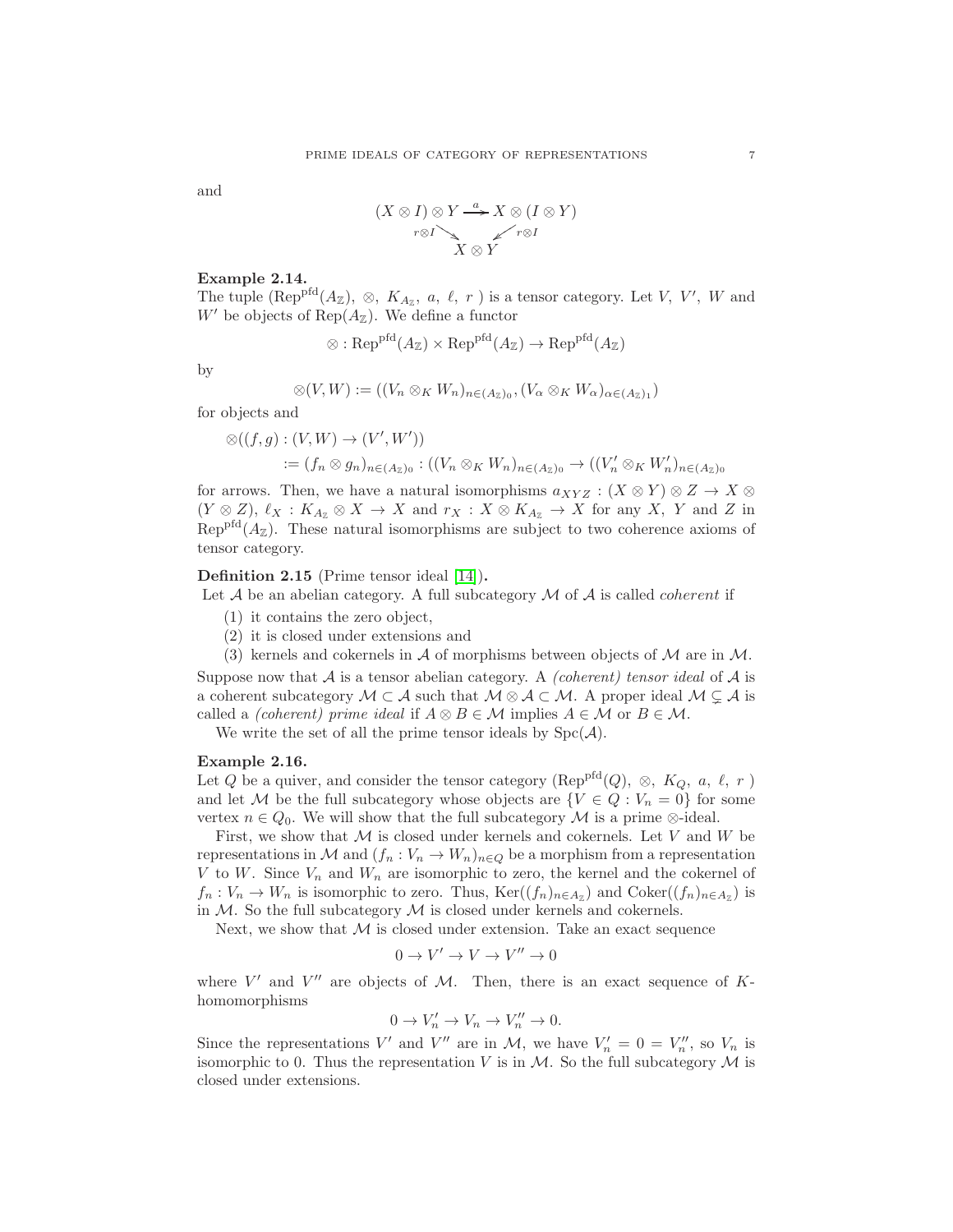Then, for any representations  $V \in \text{Rep}^{\text{pfd}}(Q)$  and  $W \in \mathcal{M}$ , we have  $(V \otimes W)_n =$  $V_n \otimes W_n = 0$ . Thus M is a  $\otimes$ -ideal.

Finally, we show that  $M$  is a prime  $\otimes$ -ideal. Let V and W be the representations of Rep<sup>pfd</sup>(Q). If  $V \otimes W$  is in M, then we have  $0 = (V \otimes W)_n = V_n \otimes W_n$ . Thus  $V_n$  or  $W_n$  are isomorphic to 0 and therefore V or W are in M.

2.2. Boolean rings and Boolean algebras. Here are some basics about Boolean rings and Boolean algebras. See [\[3\]](#page-25-10) for more details.

Definition 2.17 (Boolean ring).

A ring B with an identity is called a *Boolean ring* if  $x^2 = x$  for all  $x \in B$ .

Example 2.18.

The ring  $\prod_{i\in\mathbb{Z}}(\mathbb{Z}/2\mathbb{Z})$  is a Boolean ring.

### <span id="page-7-0"></span>Proposition 2.19.

Any Boolean ring is a commutative ring, every prime ideal of a Boolean ring is a maximal ideal, and every residue field is isomorphic to  $\mathbb{Z}/2$ .

*Proof.* Let B be a Boolean ring. To show that the ring B is commutative, we take two elements x and y of B arbitrarily and show  $xy = yx$  holds. Since the ring B is a Boolean ring, the equation  $0 = (x+y)^2 - (x+y) = xy + yx = xy + (-yx)^2 = xy - yx$ holds. Thus we obtain  $xy = yx$  and therefore the Boolean ring B is commutative.

Next, we will show that prime ideals of a Boolean ring are maximal ideals. Let P be a prime ideal of the Boolean ring  $B$ . It is enough to show that the quotient ring  $B/P$  is isomorphic to  $\mathbb{Z}/2$ . Take a nonzero  $[x]$  in  $B/P$  where  $[x]$  is an equivalence class of  $x \in B$ . Since  $[x(x-1)] = [x^2 - x] = [x-x] = [0]$  holds, we have  $x(x-1) \in P$ . Thus x or  $(x - 1)$  is in P because P is a prime ideal. If x is in P, then  $[x] = [0]$ and it contradicts to that [x] is not zero. Therefore,  $(x - 1)$  is in P and it implies  $[x]-[1]=[x-1]=[0]$ . We obtain  $[x]=[1]$ . Hence  $B/P$  is  $\mathbb{Z}/2$ , and P is a maximal ideal.  $\Box$ 

**Lemma 2.20.** Let  $B$  be a Boolean ring. We can define the partially order on  $B$  by

$$
a \le b : \iff a(b+1) = 0.
$$

Thus the Boolean ring B has a structure of poset.

*Proof.* At first, we show the reflexivity. For any  $a \in B$ , we have  $a(a+1) = a^2 + a =$  $a + a = 0$ , we can show that  $a + a = 0$  by calculating  $-a = (-a)^2 = a^2 = a$ .

Next, we show the transitivity. If  $a \leq b$  and  $b \leq c$ , then we have  $a(b+1) = 0$ and  $b(c + 1) = 0$ . Thus  $a(c + 1) = ac + a = ac - ab = ac - a(-bc) = ac(1 + b) =$  $ca(b+1) = 0.$ 

Finally, we will show the antisymmetry. If  $a \leq b$  and  $b \leq a$ , then we have  $a(b+1) = 0$  and  $b(a+1) = 0$ . Thus we obtain  $a = -ab = b$ .

Thus we defined the partially order on the Boolean ring  $B$ .

### Definition 2.21 (Boolean algebras).

Let B be a poset. The Boolean algebra is defined to be a tuple  $(B; \vee, \wedge, ', 0, 1)$ such that

(i)  $x \vee y := \sup\{x, y\}$  and  $x \wedge y := \inf\{x, y\}$  exist for all  $x, y \in B$ ,

(ii)  $(B; \vee, \wedge)$  is a distributive, i.e.,

$$
a \wedge (b \vee c) = (a \wedge b) \vee (a \wedge c),
$$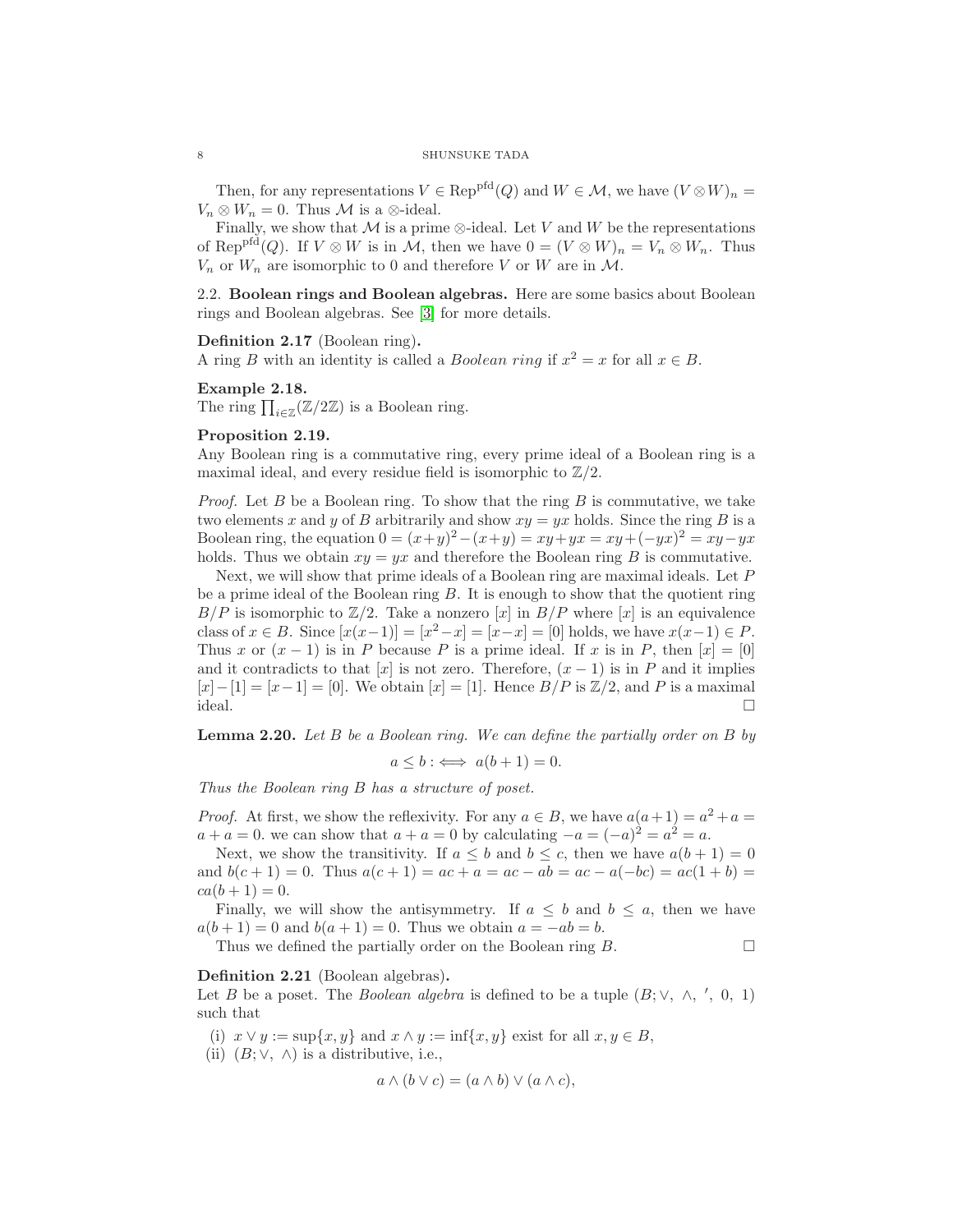- (iii) 0 is the minimal element, and 1 is the maximal element of  $B$ ,
- (iv) every element x admits a unique complement, i.e., an element satisfying  $x \wedge y$  $x' = 0$  and  $x \vee x' = 1$ .

We introduce some properties about Boolean algebras which are helpful to show Lemma [2.25.](#page-8-0)

<span id="page-8-1"></span>Lemma 2.22. Let B be a Boolean algebra. Then

- (*i*)  $0' = 1$  and  $1' = 0$ ,
- (ii)  $a'' = a$  for all  $a \in B$ ,
- (iii) de Morgan's laws hold: for all  $a, b \in B$ ,

$$
(a \vee b)' = a' \wedge b' \text{ and } (a \wedge b)' = a' \vee b',
$$

(iv)  $a \wedge b' = 0$  if and only if  $a \leq b$  for all  $a, b \in B$ .

*Proof.* See Lemma 4.15 of [\[3\]](#page-25-10).

**Corollary 2.23.** Let B be a Boolean algebra. Then  $a \leq b$  if and only if  $b' \leq a'$  for all  $a, b \in B$ .

*Proof.* By Lemma [2.22](#page-8-1) (iv), we have  $a \leq b \Leftrightarrow a \wedge b' = 0 \Leftrightarrow b' \wedge a = 0 \Leftrightarrow b' \leq a'$ .  $\Box$ 

Definition 2.24 (Homomorphisms of Boolean algebras).

Given Boolean algebras B and C, a map  $f : B \to C$  is a Boolean homomorphism if

(i) f is join-preserving and meet-preserving, that is, for all  $a, b \in B$ ,

$$
f(a \lor b) = f(a) \lor f(b) \text{ and } f(a \land b) = f(a) \land f(b).
$$

(ii) f preserves 0, 1 and (-)', that is, we have  $f(0) = 0$ ,  $f(1) = 1$ , and  $f(a') =$  $(f(a))'$  for all  $a \in B$ .

A bijective Boolean homomorphism is called a Boolean isomorphism.

#### <span id="page-8-0"></span>Lemma 2.25.

Let  $(B; \vee, \wedge, ', 0, 1)$  be a Boolean algebra and  $B^{op}$  be the poset (with  $a \leq_{B^{op}} b$  iff  $b \leq_B a$ ). Then  $B^{op}$  is a Boolean algebra, and  $(-)' : B \to B^{op}$  is an isomorphism of Boolean algebras.

*Proof.* At first, we will show that  $B^{op} := (B^{op}; \vee^{op}, \wedge^{op}, ', 0', 1')$  is a Boolean algebra where  $\vee^{op}$  and  $\wedge^{op}$  are defined by

$$
a\vee^{op} b := a\wedge b, \quad a\wedge^{op} b := a\vee b
$$

for all  $a, b \in B^{op}$ .

Since the Boolean algebra B has  $x \wedge y := \inf\{x, y\}$  and  $x \vee y := \sup\{x, y\}$ , the poset  $B^{op}$  has  $x \wedge^{op} y = \sup\{x, y\}$  and  $x \vee^{op} y = \inf\{x, y\}$  for all  $a, b \in B^{op}$ . Moreover  $(B; \vee^{op}, \wedge^{op})$  is distributive. Indeed, we have the equation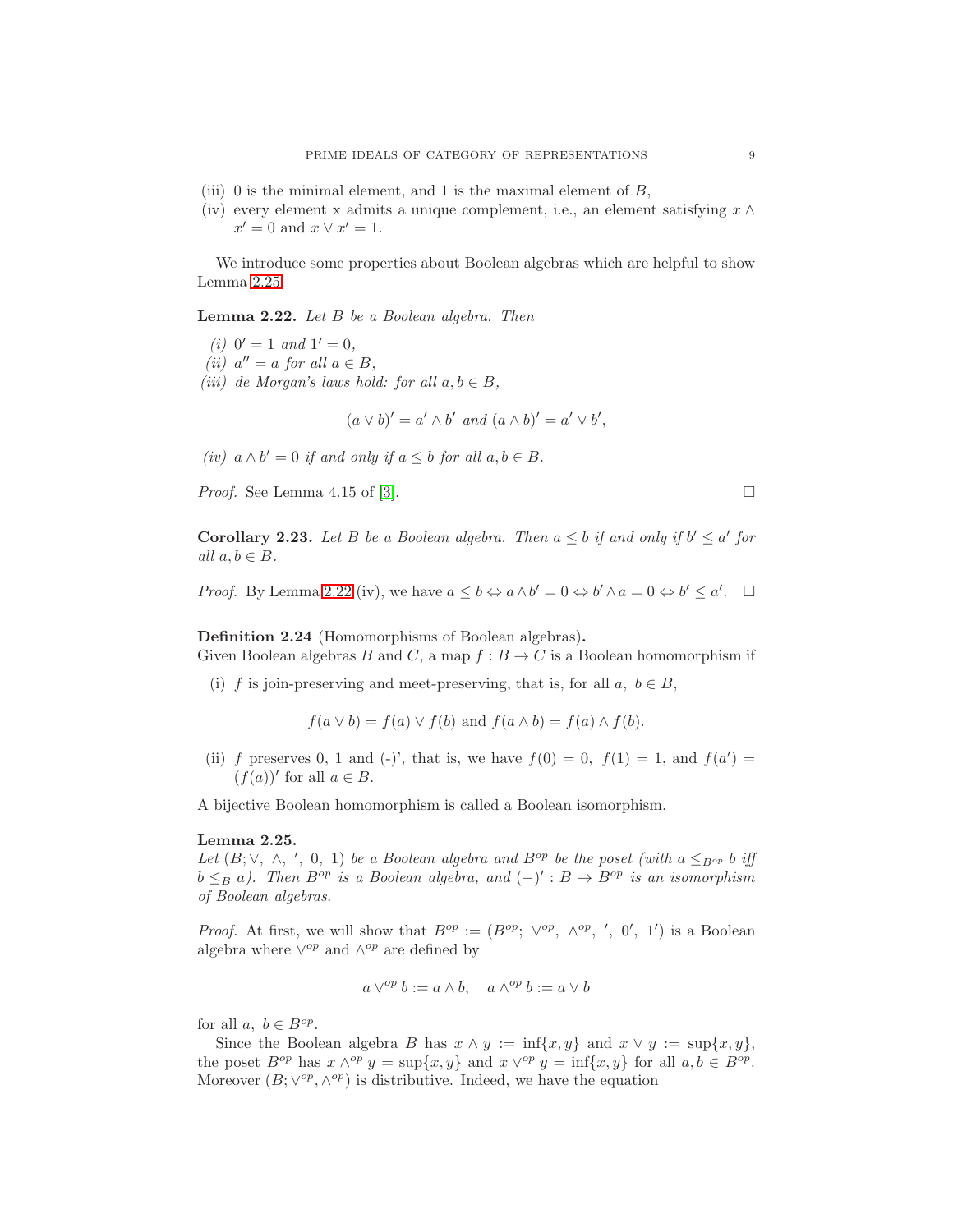$$
a \wedge^{op} (b \vee^{op} c) = (a \wedge^{op} (b \vee^{op} c))''
$$
  
=  $(a \vee (b \wedge c))''$   
=  $(a' \wedge (b \wedge c)')'$   
=  $(a' \wedge (b' \vee c'))'$   
=  $((a' \wedge b') \vee (a' \wedge c'))'$   
=  $((a \vee b)' \vee (a \vee c)')'$   
=  $(a \vee b)' \wedge (a \vee c)''$   
=  $(a \vee b) \wedge (a \vee c)$   
=  $(a \wedge^{op} b) \vee^{op} (a \wedge^{op} c)$ .

The element 1' is maximal and 0' is the minimal element in the poset  $(B^{op}, \leq^{op}),$ and for every  $x \in B^{op}$  we have  $x \wedge^{op} x' = x \vee x' = 1 = 0'$  and  $x \vee^{op} x' = x \wedge x' = 0 = 1'$ . Thus, the poset  $B^{op}$  is a Boolean algebra.

Next, we will show that the map  $(-)' : B \to B^{op}$  is an isomorphism of the Boolean algebras. The map  $(-)'$  preserves join and meet, that is, for all  $a, b \in B$ we have,

$$
(a \wedge b)' = (a' \wedge^{op} b') \text{ and } (a \vee b)' = (a' \vee^{op} b').
$$

Moreover, the map  $(-)'$  preserves 0, 1 and  $(-)'$  i.e., the two elements 0', 1' are the minimal and the maximal elements of  $B^{op}$ , and we have  $(a')' = a = (a)''$ . Since the map (−) ′ is bijective, it is an isomorphism of Boolean algebras.

#### Example 2.26.

Let us write  $\mathcal{P}(\mathbb{Z})$  for the power set of  $\mathbb{Z}$ . Then  $(\mathcal{P}(\mathbb{Z}); \cap, \cup, \ ^c, \emptyset, \ \mathbb{Z})$  is a Boolean algebra where  $c$  is the operation of taking the complement of an element.

Definition 2.27 (Ideal/prime ideal of Boolean algebra).

Let  $B$  be a Boolean algebra. A non-empty subset  $J$  of  $B$  is called an *ideal* if

(i)  $a, b \in J$  implies  $a \vee b \in J$ ,

(ii)  $a \in B$ ,  $b \in J$  and  $a \leq b$  imply  $a \in J$ .

An ideal is *proper* if  $J \subsetneq B$ . A proper ideal J of B is said to be a prime ideal if  $a, b \in B$  and  $a \wedge b \in J$  imply  $a \in J$  or  $b \in J$ . We denote the sets of prime ideals by  $Spec(B).$ 

#### Example 2.28.

Let  $(\mathcal{P}(\mathbb{Z}); \cap, \cup, {}^c, \emptyset, \mathbb{Z})$  be the Boolean algebra associated to the power set  $\mathcal{P}(\mathbb{Z})$ of the set of integers. Then  $\mathcal{P}_a := \{I \in \mathcal{P}(\mathbb{Z}) : a \notin I\}$  is the prime ideal for every  $a \in \mathbb{Z}$ .

Remark 2.29 ([\[3\]](#page-25-10) Theorem.10.12).

Prime ideals in a Boolean algebra are maximal ideals: We will see that there is a one-to-one inclusion preserving correspondence between the set of prime ideals of a Boolean algebra and the set of prime ideals of its associated Boolean ring in Proposition [2.35](#page-10-0) (iv). Then by Proposition [2.19,](#page-7-0) it follows that prime ideals in Boolean algebras are maximal ideals.

#### Definition 2.30 (Filter/prime filter of a Boolean algebra).

Let B be a Boolean algebra. A non-empty subset F of B is called a filter if the following are satisfied.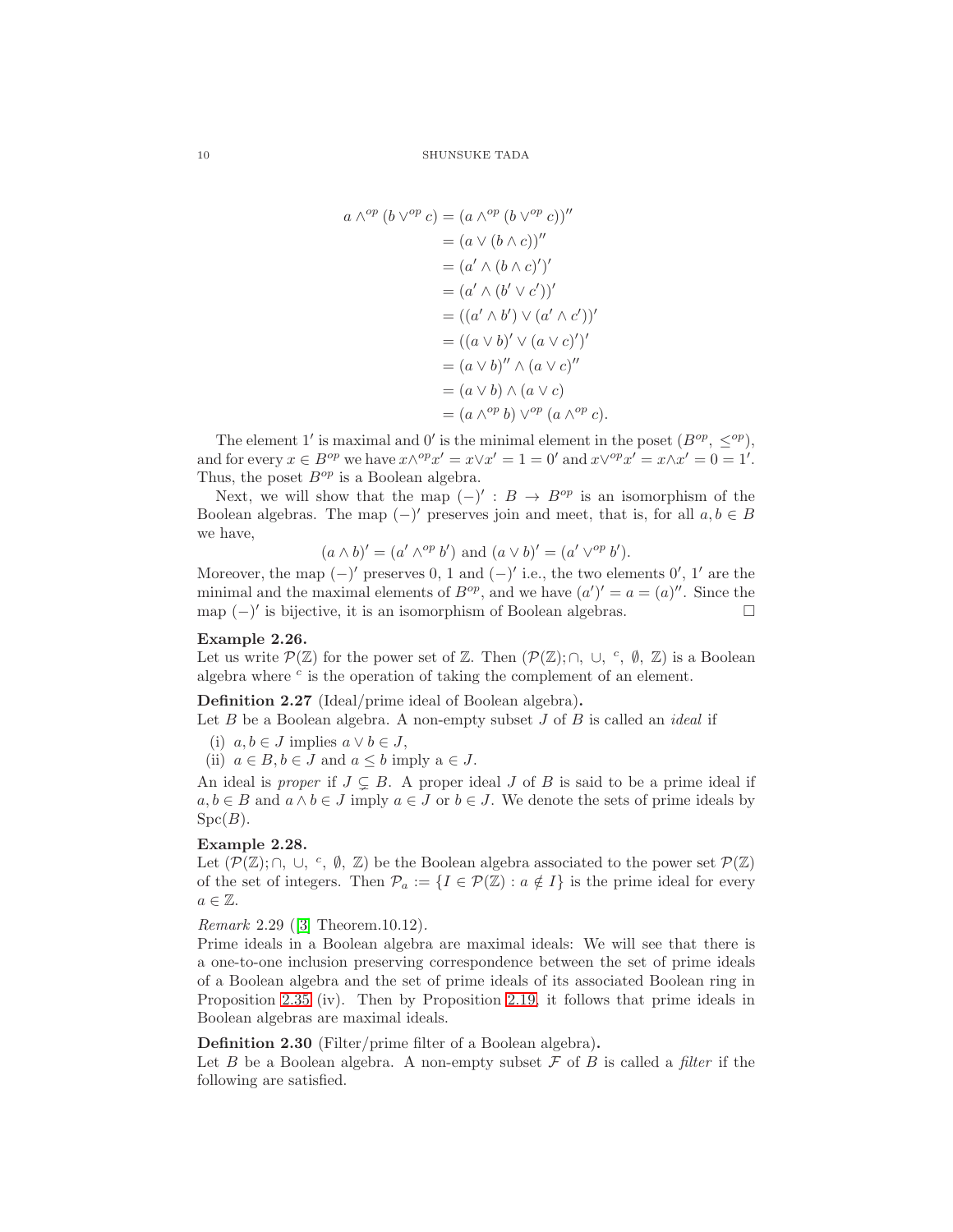(i) If  $a, b \in \mathcal{F}$ , then  $a \wedge b \in \mathcal{F}$ .

(ii) If  $a \in B$ ,  $b \in \mathcal{F}$  and  $b \leq a$ , then  $a \in \mathcal{F}$ .

A filter is proper if  $\mathcal{F} \subsetneq B$ . A proper filter F of B is said to be prime if  $a, b \in B$ and  $a \vee b \in \mathcal{F}$  imply  $a \in \mathcal{F}$  or  $b \in \mathcal{F}$ . We denote the sets of prime filters by Ult(B).

Remark 2.31.

Note, a filter (resp. prime filter) of  $B$  is exactly the same thing as a ideal (resp. prime ideal) of  $B^{op}$ , cf.Lemma [2.25.](#page-8-0)

#### Example 2.32.

Let  $(\mathcal{P}(\mathbb{Z}); \cap, \cup,^c, \emptyset, \mathbb{Z})$  be the Boolean algebra associated to the power set of the set of integers. Then  $\mathcal{F}_a := \{I \in \mathcal{P}(\mathbb{Z}) : a \in I\}$  is a prime filter for any  $a \in \mathbb{Z}$ .

<span id="page-10-1"></span>**Lemma 2.33.** Let  $B$  be a Boolean algebra. Then, there is a bijection between  $Spc(B)$  and  $Ult(B)$  given by

$$
Spc(B) \to \text{Ult}(B), \mathcal{Q} \mapsto \mathcal{Q}'
$$

where  $\mathcal{Q}' := \{a \in B : a' \in \mathcal{Q}\}.$ 

*Proof.* By Lemma [2.25,](#page-8-0) complement  $(-)' : B \to B^{op}$  is an isomorphism of Boolean algebras, and by the definition, prime ideals of  $B$  are prime filters of  $B^{op}$ . So

$$
Spc(B) = \text{Ult}(B^{op}) \stackrel{\sim}{\to} \text{Ult}(B).
$$

#### <span id="page-10-2"></span>Corollary 2.34.

Let  $(\mathcal{P}(\mathbb{Z}); \cap, \cup, {}^c, \emptyset, \mathbb{Z})$  be the Boolean algebra associated to the power set of the set of integers. Then, there is a bijection between  $\text{Spc}(\mathcal{P}(\mathbb{Z}))$  and  $\text{Ult}(\mathcal{P}(\mathbb{Z}))$  given by

$$
Spc(\mathcal{P}(\mathbb{Z})) \to \text{Ult}(\mathcal{P}(\mathbb{Z})), \mathcal{Q} \mapsto \mathcal{Q}^c
$$

where  $\mathcal{Q}^c := \{I \in \mathcal{P}(\mathbb{Z}) : I^c \in \mathcal{Q}\}.$ 

*Proof.* It follows immediately from Lemma [2.33.](#page-10-1)

#### <span id="page-10-0"></span>Proposition 2.35.

(i) Let B be a Boolean algebra and define  $+$  and  $\cdot$  on B by

$$
x + y := (x \wedge y') \vee (x' \wedge y), \qquad x \cdot y := x \wedge y.
$$

Then  $(B; +, \cdot)$  is a Boolean ring.

(ii) Let B be a Boolean ring and define  $\wedge$  and  $\vee$  on B by

$$
x \lor y := x + y + xy, \qquad x \land y := xy, \qquad x' := 1 + x.
$$

Then  $(B; \wedge, \vee, ', 0, 1)$  is a Boolean algebra.

- (iii) The correspondence between Boolean algebras and Boolean rings established in (i) and (ii) is a bijective one.
- (iv) There is a one-to-one inclusion preserving correspondence between prime ideals of a Boolean algebra and the prime ideals of the associated Boolean ring.

 $\Box$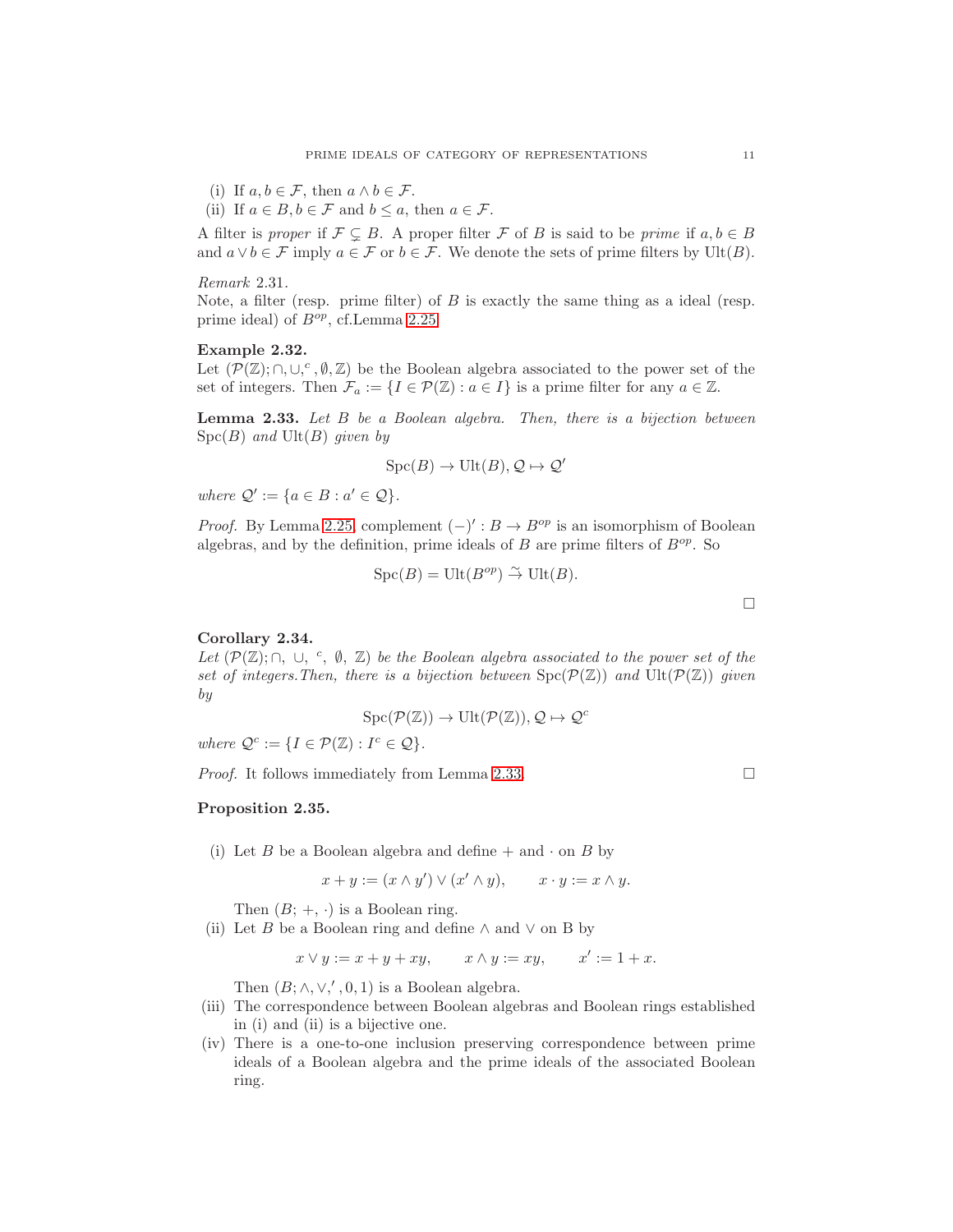*Proof.* For the proof of (i)  $\sim$  (iii) see [\[3,](#page-25-10) Ex.4.27].

(iv) Take an arbitrary prime ideal  $Q$  of the Boolean algebra  $(B; \vee, \wedge, ', 0, 1)$ . We will show that the  $Q$  is a prime ideal of the Boolean ring defined in Proposition  $2.35(i)$  $2.35(i)$ .

For any  $x, y \in \mathcal{Q}$ , the sum  $x + y := (x \wedge y') \vee (x' \wedge y)$  is in  $\mathcal{Q}$  because  $x \wedge y' \in \mathcal{Q}$ and  $x' \wedge y \in \mathcal{Q}$  for  $x, y \in \mathcal{Q}$  (recall that  $\wedge$  is defined as inf) and ideals of Boolean algebras are closed under join and  $\leq$ . For any  $x \in B$  and for any  $y \in \mathcal{Q}$ , the product  $x \cdot y := x \wedge y$  is in Q. Thus Q is an ideal of the Boolean ring. If  $x \cdot y := x \wedge y \in Q$ , then x or y is in  $\mathcal Q$  because  $\mathcal Q$  is a prime ideal of the Boolean algebra. Therefore  $\mathcal Q$ is a prime ideal of the Boolean ring.

Let  $P$  be a prime ideal of the Boolean ring associated to the Boolean algebra B. We will show that  $P$  is a prime ideal of the Boolean algebra.

For any  $a, b \in \mathcal{P}$ , we have  $a \vee b := a + b + ab \in \mathcal{P}$ . Also, for any  $a \in B$  and  $b \in \mathcal{P}$ , if  $a \leq b$  then we have  $a(b+1) = ab' = 0$ . Thus  $a \in \mathcal{P}$ . So  $\mathcal{P}$  is an ideal of the Boolean algebra. Finally, we will show that the  $P$  is a prime ideal as the Boolean algebra. If  $a \wedge b \in \mathcal{P}$  for  $a, b \in B$ , we have  $a \wedge b := ab \in \mathcal{P}$ . Since  $\mathcal{P}$  is the prime ideal of the Boolean ring B, we have  $a \in \mathcal{P}$  or  $a \in \mathcal{P}$ . Thus we have shown that  $\mathcal P$ is a prime ideal as the Boolean algebra.

By this proposition, we can see Boolean algebras and Boolean rings are equivalent.

# <span id="page-11-2"></span>Example 2.36.

Consider the Boolean algebra  $(\mathcal{P}(\mathbb{Z}); \cap, \cup,^c, \emptyset, \mathbb{Z})$  corresponding to the power set of the set of integers. The Boolean ring corresponding to  $\mathcal{P}(\mathbb{Z})$  is isomorphic to  $\prod_{i\in\mathbb{Z}}(\mathbb{Z}/2\mathbb{Z})$  via the map

$$
\phi: \mathcal{P}(\mathbb{Z}) \to \prod_{i \in \mathbb{Z}} (\mathbb{Z}/2\mathbb{Z}), \quad I \mapsto (a_i)_{i \in \mathbb{Z}}
$$

where  $a_i = 1 + 2\mathbb{Z}$  if  $i \in I$  otherwise  $a_i = 0 + 2\mathbb{Z}$ . Note  $\phi$  is a bijective ring homomorphism, i.e., a ring isomorphism. Here, for each  $I, J \in \mathcal{P}(\mathbb{Z})$ , the sum  $I + J := (I \cup J) \setminus (I \cap J)$  and the product  $I \cdot J := I \cap J$  on the left are those defined in Proposition [2.35\(](#page-10-0)i). By Proposition 2.35(iv), The map  $\phi$  gives a bijection between  $\mathrm{Spc}(\mathcal{P}(\mathbb{Z}))$  and  $\mathrm{Spc}(\prod_{i\in\mathbb{Z}}(\mathbb{Z}/2\mathbb{Z}))$ .

3. PRIME TENSOR IDEALS OF  $\text{Rep}^{\text{pfd}}(A_{\mathbb{Z}})$ 

<span id="page-11-0"></span>3.1. Classification of the prime tensor ideals of  $\text{Rep}^{\text{pfd}}(A_{\mathbb{Z}})$ . Here, we will classify the prime ⊗-ideals of Rep<sup>pfd</sup>( $A_{\mathbb{Z}}$ ) when the quiver  $A_{\mathbb{Z}}$  has bounded path length.

Denote the class of prime ideals of Rep<sup>pfd</sup> $(A_{\mathbb{Z}})$  and  $(\mathcal{P}(\mathbb{Z}); \cap, \cup,^c, \emptyset, \mathbb{Z})$  by

 $\text{Spc}(\text{Rep}^{\text{pfd}}(A_{\mathbb{Z}}))$  and  $\text{Spc}(\mathcal{P}(\mathbb{Z}))$  respectively. We will consider a subset  $Q'_0$  of the vertices of a quiver  $Q = (Q_0, Q_1, s, t)$  as a full subquiver of Q. A full subquiver is determined by the set of vertices (see Definition [2.3\)](#page-1-1). For example, we will be able to see  $\mathbb{Z} = (A_{\mathbb{Z}})_0$  as  $A_{\mathbb{Z}}$ .

<span id="page-11-1"></span>**Proposition 3.1.** Assume that there is a natural number  $n \geq 1$  such that the length of paths in the quiver  $A_{\mathbb{Z}}$  is less than n. Then, for any representation  $V \in \text{Rep}^{\text{pfd}}(A_{\mathbb{Z}})$  and a prime  $\otimes$ -ideal  $\mathcal{M} \in \text{Spc}(\text{Rep}^{\text{pfd}}(A_{\mathbb{Z}})),$  we have  $K_{\text{supp}(V)} \in \mathcal{M}$ if and only if  $V \in \mathcal{M}$ .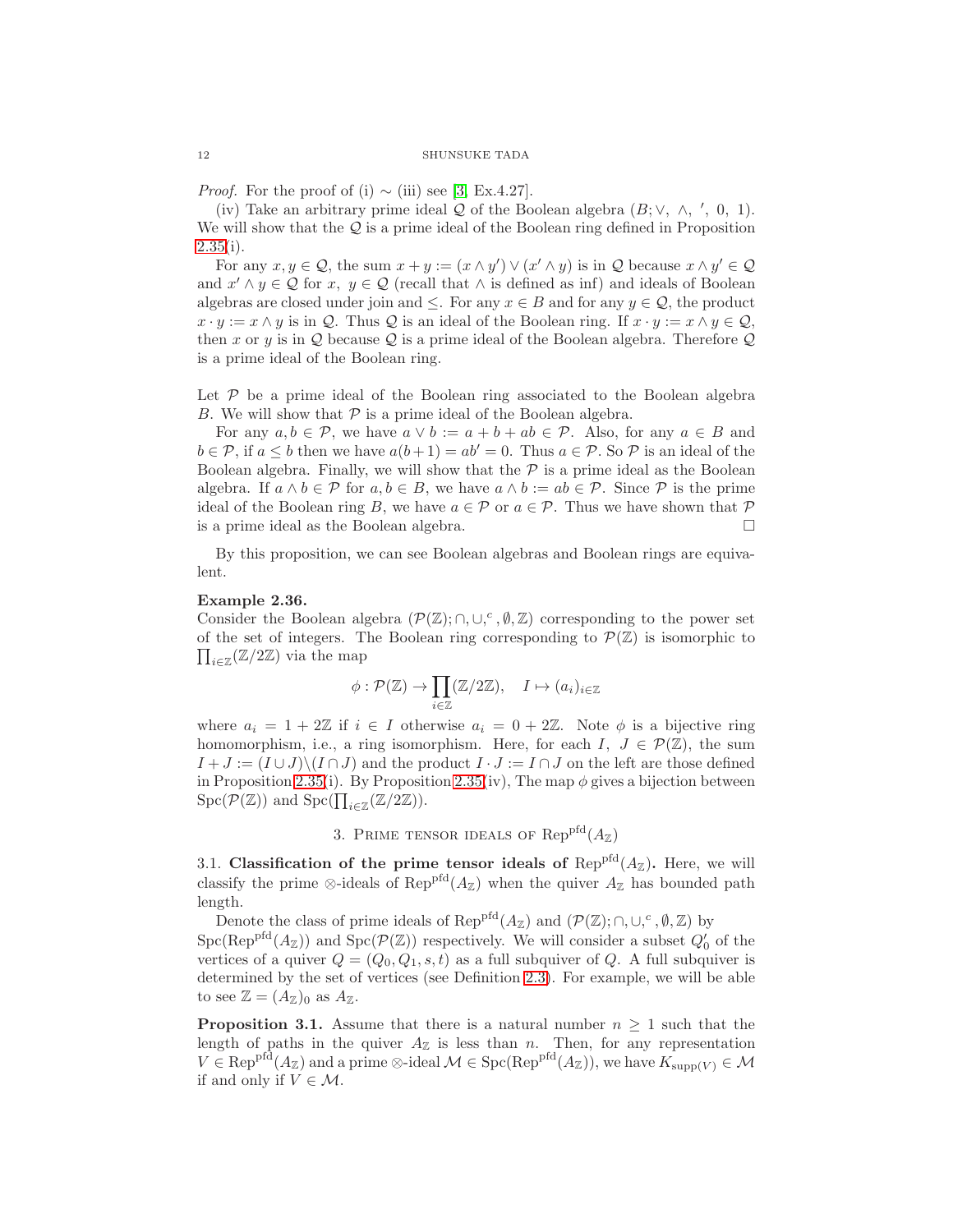*Proof.* ( $\Rightarrow$ ). Since M is a prime ⊗-ideal, we have  $V = V \otimes K_{\text{supp}(V)} \in \mathcal{M}$ . (←). Let the representation V be in M. We have  $0 = K_{\text{supp}(V)} \otimes K_{\text{supp}(V)^c} \in \mathcal{M}$ . Since M is a prime ⊗-ideal, either  $K_{\text{supp}(V)}$  or  $K_{\text{supp}(V)^c}$  are in M. We show that  $K_{\text{supp}(V)} \in \mathcal{M}$  by contradiction. More precisely, we will show that  $K_{\text{supp}(V)^c} \in \mathcal{M}$ implies  $K_{\mathbb{Z}} \in \mathcal{M}$ , and this contradicts the assumption that M is prime.

Since  $M$  is a prime  $\otimes$ -ideal,  $M$  is closed under extension. Thus, for an exact sequence,

$$
0 \to V \to V \oplus K_{\text{supp}(V)^c} \to K_{\text{supp}(V)^c} \to 0
$$

the representation  $V \oplus K_{\text{supp}(V)^c}$  is in M. Then, we have  $K'_\mathbb{Z} \otimes (V \oplus K_{\text{supp}(V)^c}) \in \mathcal{M}$ where the representation  $\tilde{K}^{\prime}_{\mathbb{Z}}$  is defined by

$$
(K'_{\mathbb{Z}})_a := K~(~a~\text{is any integer})
$$

$$
(K'_{\mathbb{Z}})_{\alpha} := 0 \ (\alpha \text{ is any arrow})
$$

Then, the representation  $K'_{\mathbb{Z}}$  is in M because there exists a morphism

$$
K'_{\mathbb{Z}} \otimes (V \oplus K_{\text{supp}(V)^c}) \to K'_{\mathbb{Z}} \otimes (V \oplus K_{\text{supp}(V)^c})
$$

such that its kernel is  $K'_{\mathbb{Z}}$ . Here, note that support of  $K'_{\mathbb{Z}} \otimes (V \oplus K_{\text{supp}(V)^c})$  is  $\mathbb{Z}$ .

Recall that we assume that all paths of the quiver  $A_{\mathbb{Z}}$  have length smaller than or equal to n. This implies that the quiver has infinitely many sinks and sources. Take an arbitrary sink and let the sink be  $t_0$  (t comes from "target"). And define a source  $s_1$  as the smallest source larger than  $t_0$ . Define a sink  $t_2$  as the smallest sink larger than  $s_1$ . Inductively, we can define sinks  $t_{2i}$  and sources  $s_{2i+1}$  for all non negative integers *i*. Similarly, we can define sinks  $t_{2i}$  and sources  $s_{2i-1}$  for all non positive integers i.

Let  $B \subset \mathbb{Z}$  be  $\bigcup_{i \in \mathbb{Z}} [s_{4i-1}, s_{4i+1}],$  and  $D \subset \mathbb{Z}$  be  $\bigcup_{i \in \mathbb{Z}} [s_{4i+1}, s_{4i+3}]$  and C be  $\bigcup_{i\in\mathbb{Z}}\{s_{4i-1},s_{4i+1}\}$ . Then we obtain

$$
K_C=K_B\otimes K_D
$$

If we write pictures of the sets  $B, D$  and  $C$ , the sets will be the integers marked by where B is like

$$
\cdots \longleftarrow s_{-5} \longrightarrow t_{-4} \longleftarrow s_{-3} \longrightarrow t_{-2} \longleftarrow s_{-1} \longrightarrow t_0 \longleftarrow s_1 \longrightarrow t_2 \longleftarrow s_3 \longrightarrow \cdots
$$

and D is like

 $\sim$ 

$$
\cdots \underbrace{\leftarrow s_{-5}} \longrightarrow t_{-4} \longleftarrow \underbrace{s_{-3} \longrightarrow t_{-2} \longleftarrow s_{-1}} \longrightarrow t_0 \longleftarrow \underbrace{s_1 \longrightarrow t_2 \longleftarrow s_3} \longrightarrow \cdots
$$

and  $C$  is like

$$
\cdots \longleftarrow s_{-5} \longrightarrow t_{-4} \longleftarrow s_{-3} \longrightarrow t_{-2} \longleftarrow s_{-1} \longrightarrow t_0 \longleftarrow s_1 \longrightarrow t_2 \longleftarrow s_3 \longrightarrow \cdots
$$

Since  $K_B \otimes K_D = K_C = K_C \otimes K'_{\mathbb{Z}} \in \mathcal{M}$ , we have  $K_B$  or  $K_D$  are in  $\mathcal{M}$ . We will assume that  $K_B$  is in M. (we can assume  $K_D \in \mathcal{M}$  instead of  $K_B \in \mathcal{M}$ . The proof is similar. )

For this B, we will construct subsets  $B'$ ,  $B''$  of  $\mathbb Z$  where  $B' := B \cup \bigcup_{i \in \mathbb Z} [s_{4i+1}, t_{4i+2} -$ 1] and  $B'' := B' \cup \bigcup_{i \in \mathbb{Z}} [t_{4i-2} + 1, s_{4i+2} - 1]$  such that  $K_{B'} \in \mathcal{M}$  and  $K_{B''} \in \mathcal{M}$ . And using this  $B''$ , we will show that  $K_{\mathbb{Z}} \in \mathcal{M}$ .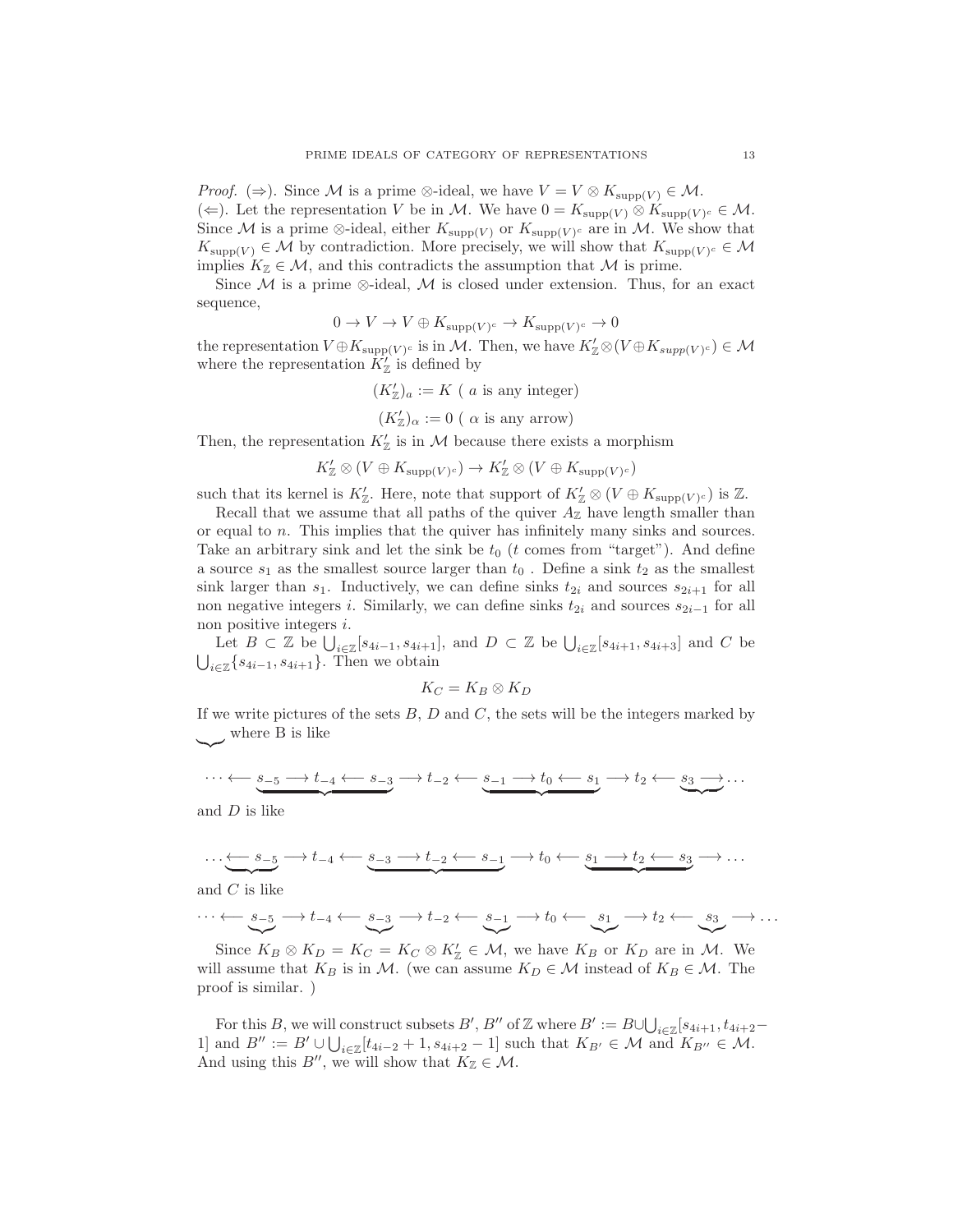(Construction of B′ )

For the B, we show  $K_{B'} \in \mathcal{M}$  where  $B' := B \cup \bigcup_{i \in \mathbb{Z}} [s_{4i+1}, t_{4i+2} - 1]$ . Define a subset  $B_1 := B \cup \{s_{4i+1} + 1 : i \in \mathbb{Z}, s_{4i+1} + 1 \text{ is not a sink}\}.$  Then, we have an exact sequence

$$
0 \to K_{B_1 \setminus B} \to K_{B_1} \to K_B \to 0
$$

where  $K_{B_1\setminus B} = K_{B_1\setminus B} \otimes K'_{\mathbb{Z}} \in \mathcal{M}$  and since  $\mathcal M$  is closed under extensions, the representation  $K_{B_1}$  is in M. Inductively, we can define subsets of  $\mathbb Z$  by

$$
B_{\ell+1} := B_{\ell} \cup \{s_{4i+1} + (\ell+1) \ : \ i \in \mathbb{Z}, \ s_{4i+1} + 1, \dots, s_{4i+1} + \ell \ \text{are not sinks}\}
$$

for non negative integer  $\ell$ . Then we can show that  $K_{\ell} \in \mathcal{M}$  by mathematical induction. For  $\ell = 1$ , we have already shown that  $K_{B_1} \in \mathcal{M}$ . If we have  $K_{B_\ell} \in \mathcal{M}$ , then we can show  $K_{B_{\ell+1}} \in \mathcal{M}$  because for  $K_{B_{\ell}} \in \mathcal{M}$ , there is an exact sequence

$$
0 \to K_{B_{\ell+1} \setminus B^{\ell}} \to K_{B_{\ell+1}} \to K_{B_{\ell}} \to 0
$$

We obtain  $K_{B_{\ell+1}}$  in M because M is closed under extensions with  $K_{B_{\ell}}$  and  $K_{B_{\ell+1}\setminus B_{\ell}} \in \mathcal{M}$ . Thus, by mathematical induction, we have  $K_{B_{\ell}} \in \mathcal{M}$  for any  $\ell \geq 1$ . Note that there exists  $m \leq n$  such that  $B_m = B_{m+1} = \ldots$  because the length of paths are smaller than or equal to n. Then, the set  $B_m$  contains  $s_{4i+2}-1$ for any  $i \in \mathbb{Z}$  and we have  $B' = B_m$  and  $K_{B'} \in \mathcal{M}$ . (Construction of  $B''$ )

For the B' defined above, we show  $K_{B''} \in \mathcal{M}$  where  $B'' := B' \cup \bigcup_{i \in \mathbb{Z}} [s_{4i-2} +$ 1,  $s_{4i+2}-1$ ]. Define a subset  $B'_1 := B' \cup \{s_{4i-1}-1 : i \in \mathbb{Z}, s_{4i-1}-1 \text{ is not a sink}\}.$ Then, we have an exact sequence

$$
0 \to K_{B_1'\backslash B'} \to K_{B'^1} \to K_{B'} \to 0
$$

where  $K_{B'^1\setminus B'} = K_{B'^1\setminus B'} \otimes K'_{\mathbb{Z}} \in \mathcal{M}$  and since  $\mathcal M$  is closed under extensions,  $K_{B'_1}$ is in  $M$ . Inductively, we can define subsets of  $\mathbb Z$  as

$$
B'_{(\ell+1)} := B'_{\ell} \cup \{s_{4i-1} - (\ell+1) : i \in \mathbb{Z}, s_{4i-1} - 1, \dots, s_{4i-1} - (\ell+1) \text{ are not sinks}\}
$$

for non negative integer  $\ell$ . Then we can show that  $K_{B_\ell} \in \mathcal{M}$  for any non-negative integers by mathematical induction. For  $\ell = 1$ , we have already shown that  $K_{B'_1} \in$ M. If we have  $K_{B'_\ell} \in \mathcal{M}$ , then we can show  $K_{B'_{(\ell+1)}} \in \mathcal{M}$  because for  $K_{B'_\ell} \in \mathcal{M}$ , there is an exact sequence

$$
0 \to K_{B'_{(\ell+1)} \backslash B'_{\ell}} \to K_{B'_{(\ell+1)}} \to K_{B'_{\ell}} \to 0
$$

We obtain  $K_{B'_{(\ell+1)}}$  in M because M is closed under extensions. Thus, by mathematical induction, we have  $K_{B'_\ell} \in \mathcal{M}$  for any  $\ell \geq 1$ . Note that there exists  $m \leq n$ such that  $B'_m = B'_{(m+1)} = \ldots$  because the length of paths are smaller than or equal to *n*. Then, the set  $B'_m$  contains  $t_{4i-2} + 1$  for any  $i \in \mathbb{Z}$  and we have  $B'' = B'_m$  and  $K_{B^{\prime\prime}}\in\mathcal{M}.$ 

(proof of  $K_{\mathbb{Z}} \in \mathcal{M}$ )

Define  $E = \{t_{4i+2} : i \in \mathbb{Z}\}\$ and note that  $B'' = \mathbb{Z} \setminus \{t_{4i+2} : i \in \mathbb{Z}\} = \mathbb{Z} \setminus E$  and  $K_E = K_E \otimes K'_{\mathbb{Z}} \in \mathcal{M}$ . We have the exact sequence

$$
0 \to K_E \to K_{\mathbb{Z}} \to K_{B''} \to 0.
$$

Since M is closed under extensions and  $K_{B''}, K_E \in \mathcal{M}$ , the representation  $K_{\mathbb{Z}} \in$ M. Thus,  $K_{\mathbb{Z}} \in \mathcal{M}$  and it leads  $\mathcal{M} = \text{Rep}^{\text{pfd}}(A_{\mathbb{Z}})$ . This is a contradiction. Hence, we have  $K_{\text{supp}(V)} \in \mathcal{M}$ .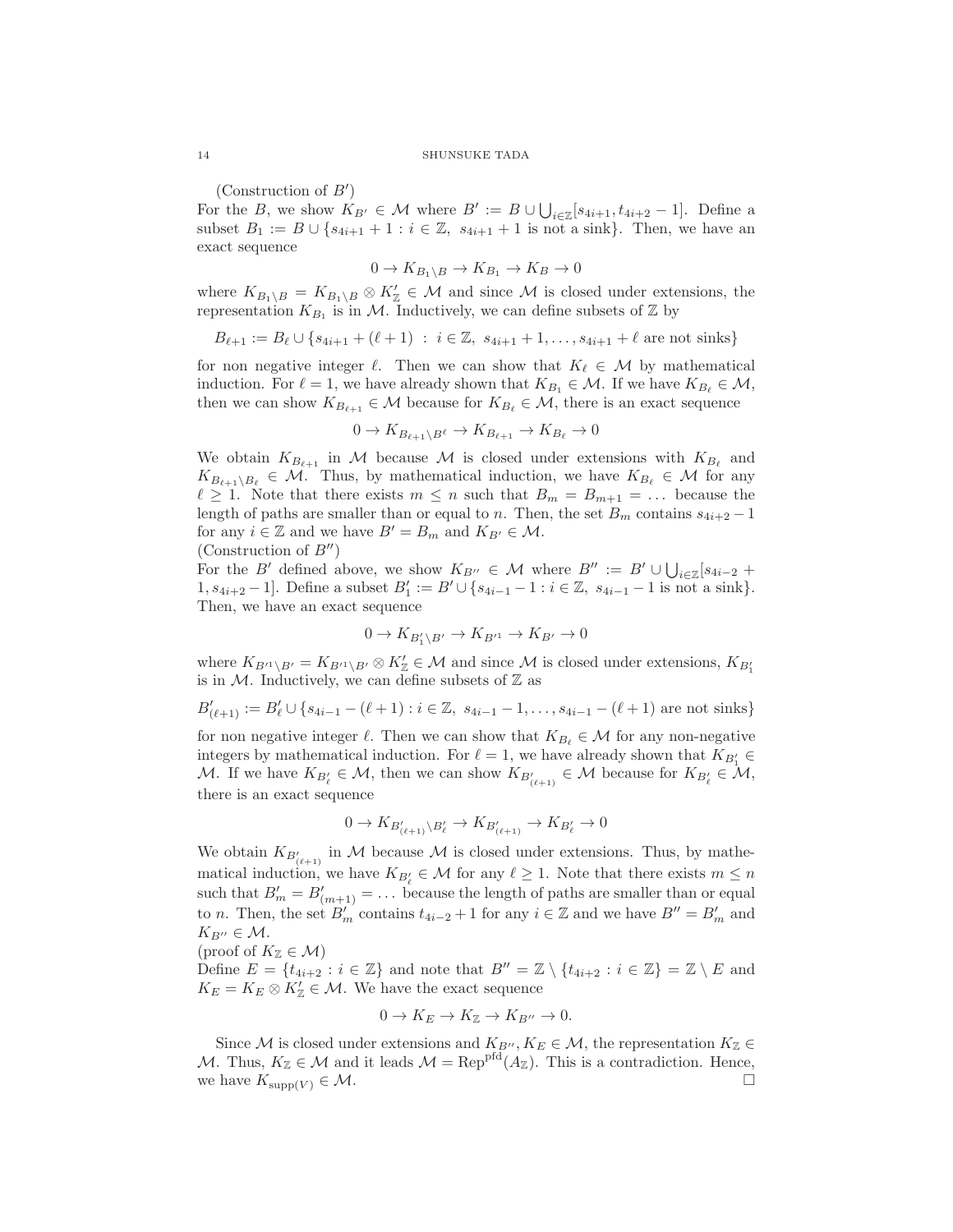## <span id="page-14-0"></span>Proposition 3.2.

There is a bijection between  $\text{Spc}(\text{Rep}^{\text{pfd}}(A_{\mathbb{Z}}))$  and  $\text{Spc}(\mathcal{P}(\mathbb{Z}))$ .

Proof. Define two maps

$$
\phi: \operatorname{Spc}(\operatorname{Rep}^{\text{pfd}}(A_{\mathbb{Z}})) \to \operatorname{Spc}(\mathcal{P}(\mathbb{Z})),
$$
  
\n
$$
\mathcal{M} \mapsto \{\operatorname{supp}(V) \in \mathcal{P}(\mathbb{Z}) : V \in \mathcal{M}\},
$$
  
\n
$$
\psi: \operatorname{Spc}(\mathcal{P}(\mathbb{Z})) \to \operatorname{Spc}(\operatorname{Rep}^{\text{pfd}}(A_{\mathbb{Z}})),
$$
  
\n
$$
\mathcal{Q} \mapsto \{V \in \operatorname{Rep}^{\text{pfd}}(A_{\mathbb{Z}}) : \operatorname{supp}(V) \in \mathcal{Q}\}.
$$

First, we check  $\phi(\mathcal{M}) \in \text{Spc}(\mathcal{P}(\mathbb{Z}))$  for  $\mathcal{M} \in \text{Spc}(\text{Rep}^{\text{pfd}}(A_{\mathbb{Z}}))$  and  $\psi(\mathcal{Q}) \in$  $Spc(Rep<sup>pfd</sup>(A<sub>\mathbb{Z</sub>))$  for  $\mathcal{Q} \in Spc(\mathcal{P}(\mathbb{Z}))$ . After that, we will show  $\phi$  and  $\psi$  are inverse maps of each other.

The following (i), (ii) and (iii) show that  $\phi(\mathcal{M})$  is an ideal of  $\mathcal{P}(\mathbb{Z})$  and (iv) shows that  $\phi(\mathcal{M})$  is a prime ideal of  $\mathcal{P}(\mathbb{Z})$ .

(i)  $\phi(\mathcal{M})$  is not empty because  $\emptyset = \text{supp}(0) \in \phi(\mathcal{M})$  where 0 is the zero representation.

(ii) For any supp $(V)$  and supp $(V') \in \phi(\mathcal{M})$  (where V and  $V' \in \mathcal{M}$ ), we will show supp $(V) \cup \text{supp}(V') \in \phi(\mathcal{M})$ . Since M is a prime ⊗-ideal of Spc $(\mathcal{P}(\mathbb{Z}))$ , for the exact sequence

$$
0 \to V \to V \oplus V' \to V' \to 0,
$$

the direct sum  $V \oplus V'$  of V and V' is in M. Thus, we have  $supp(V) \cup supp(V') =$  $supp(V \oplus V') \in \phi(\mathcal{M}).$ 

(iii) For any  $I \in \mathcal{P}(\mathbb{Z})$  and for any supp $(V) \in \phi(\mathcal{M})$ , we will show that if  $I \subset$  $\text{supp}(V)$ , then  $I \in \phi(\mathcal{M})$ . Assume that  $I \subset \text{supp}(V)$ . Then we have  $\text{supp}(K_I) =$ supp $(K_I \otimes V)$ . Since  $K_I \otimes V \in \mathcal{M}$ , we obtain  $K_I \in \mathcal{M}$  and  $I \in \phi(\mathcal{M})$ .

By (i), (ii) and (iii),  $\phi(\mathcal{M})$  is an ideal of  $\mathcal{P}(\mathbb{Z})$ .

(iv) If  $I \cap J \in \phi(\mathcal{M})$  for  $I, J \in \mathcal{P}(\mathbb{Z})$ , we will show that I or J are in  $\phi(\mathcal{M})$ . Since  $I \cap J \in \phi(\mathcal{M})$ , there exists  $W \in \mathcal{M}$  such that  $I \cap J = \text{supp}(W)$ . Define  $V \in \mathrm{Rep}^{\mathrm{pfd}}(A_{\mathbb{Z}})$  by

$$
V_a := \begin{cases} W_a & a \in \text{supp}(W) \\ K & a \in I \setminus \text{supp}(W) \\ 0 & \text{otherwise} \end{cases}
$$

$$
V_\alpha := \begin{cases} W_\alpha & s(\alpha), t(\alpha) \in \text{supp}(W) \\ 0 & \text{otherwise} \end{cases}
$$

where a is a vertex and  $\alpha$  is an arrow of  $A_{\mathbb{Z}}$ .

Then we have  $V \otimes K_{\text{supp}(W)} = W \in \mathcal{M}$ . Since M is a prime  $\otimes$ -ideal, the representations V or  $K_{\text{supp}(W)}$  are in M. If  $V \in \mathcal{M}$ , then we have  $I = \text{supp}(V) \in$  $\phi(\mathcal{M})$ . On the other hand, if  $K_{\text{supp}(W)} \in \mathcal{Q}$ , then  $K_I \otimes K_J = K_{\text{supp}(W)} \in \mathcal{M}$ . Therefore  $K_I$  or  $K_J$  are in M because M is a prime ⊗-ideal. This implies I or J are in  $\phi(\mathcal{M})$ .

Next, the following (i), (ii) and (iii) show that  $\psi(Q)$  is a ⊗-ideal of Rep<sup>pfd</sup>(A<sub>Z</sub>) and (iv) shows that  $\psi(\mathcal{Q})$  is a prime ⊗-ideal of Rep<sup>pfd</sup>( $A_{\mathbb{Z}}$ ).

(i) We will show that  $\psi(Q)$  is closed under kernels and cokernels. For any f:  $V \to W$  in  $\psi(\mathcal{Q})$ , the kernel and the cokernel of f satisfy supp(Ker(f))  $\subseteq$  supp(V) and supp( $\text{Coker}(f)$ )  $\subseteq$  supp $(W)$  where supp $(V)$  and supp $(W)$  are in the prime ideal  $\mathcal Q$  of  $\mathcal P(\mathbb{Z})$ . Thus, we have supp $(\text{Ker}(f)) \in \mathcal Q$  and supp( $\text{Coker}(f)$ )  $\in \mathcal Q$ . It means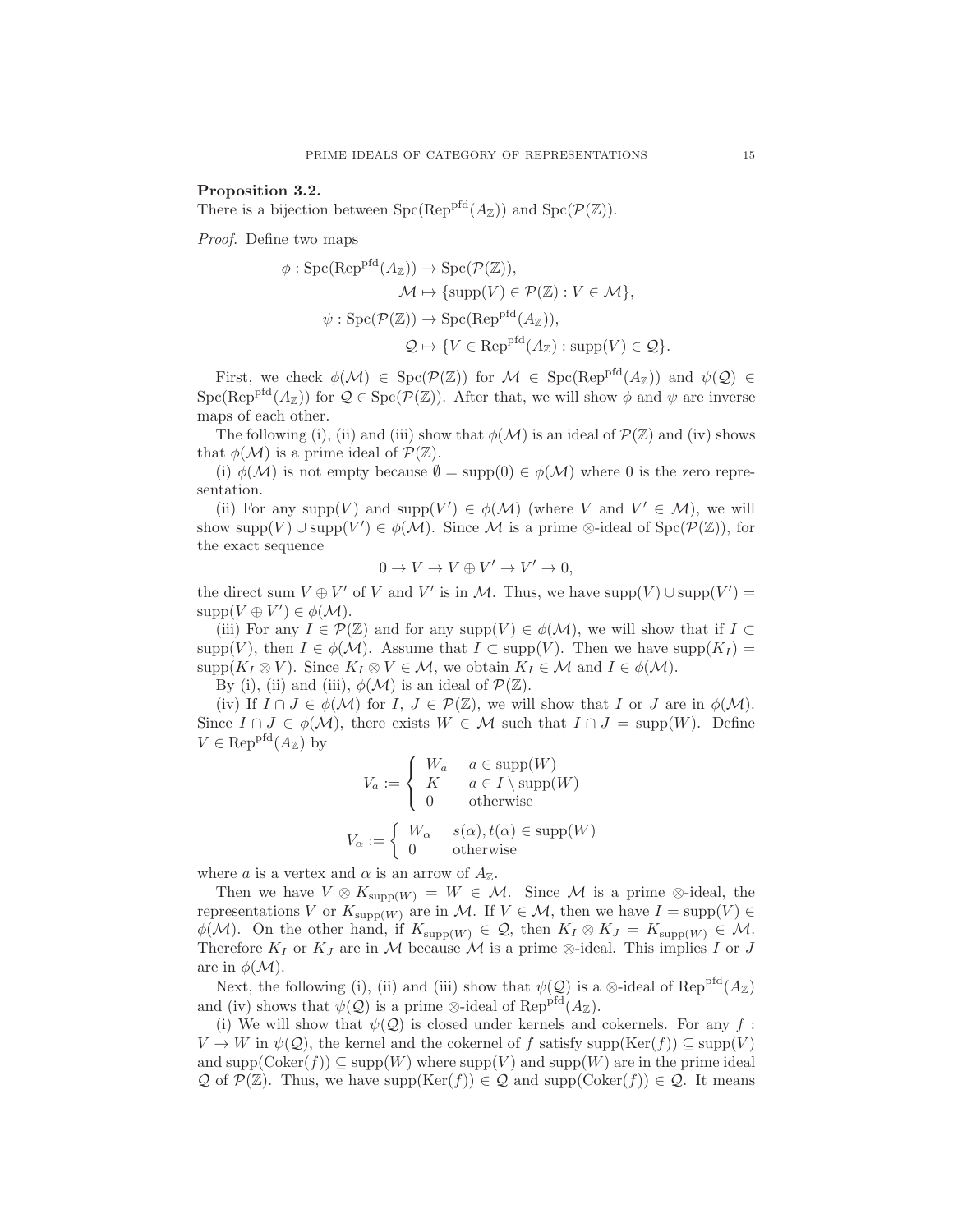that Ker(f) and Coker(f) are in  $\psi(Q)$ . Hence,  $\psi(Q)$  is closed under kernels and cokernels.

(ii) We will show that  $\psi(Q)$  is closed under extensions. For  $V', V'' \in \psi(Q)$ , take an exact sequence

$$
0\to V'\to V\to V''\to 0
$$

where  $V \in \text{Rep}^{\text{pfd}}(A_{\mathbb{Z}})$ . Then  $\text{supp}(V) = \text{supp}(V') \cup \text{supp}(V'') \in \mathcal{Q}$  holds because supp(V') and supp(V'') are in the prime ideal  $\mathcal{Q}$ . we have  $V \in \psi(\mathcal{Q})$  and therefore,  $\psi(\mathcal{Q})$  is closed under extensions.

(iii) We will show that for any  $M \in \text{Rep}^{\text{pfd}}(A_{\mathbb{Z}})$  and  $V \in \psi(\mathcal{Q})$ , the representation  $M \otimes V$  is in  $\psi(\mathcal{Q})$ . Since supp $(M \otimes V) = \text{supp}(M) \cap \text{supp}(V) \in \mathcal{Q}$  holds, we have  $M \otimes V \in \psi(\mathcal{Q})$ .

By (i), (ii), and (iii), we have shown that  $\psi(Q)$  is a ⊗-ideal of Rep<sup>pfd</sup>( $A_{\mathbb{Z}}$ ). Now we show that it is prime.

(iv) If  $V \otimes W \in \psi(\mathcal{Q})$  for V and  $W \in \text{Rep}^{\text{pfd}}(A_{\mathbb{Z}})$ , then  $\text{supp}(V) \cap \text{supp}(W) = \text{supp}(V \otimes$  $W \in \mathcal{Q}$ . Since  $\mathcal Q$  is a prime ideal of  $\mathcal{P}(\mathbb{Z})$ , we have supp $(V)$  or supp $(W) \in \mathcal Q$ . Hence, V or  $W \in \psi(\mathcal{Q})$  and therefore  $\psi(\mathcal{Q})$  is a prime ⊗-ideal of  $\mathcal{P}(\mathbb{Z})$ .

Finally, we show  $\phi$  and  $\psi$  are inverse maps of each other. For any  $\mathcal{M} \in$  $Spc(Rep<sup>pfd</sup>(A<sub>\mathbb{Z</sub>))$  and  $\mathcal{Q} \in Spc(\mathcal{P}(\mathbb{Z}))$ , we have

$$
\phi \circ \psi(\mathcal{Q}) = \phi(\{V \in \text{Rep}^{\text{pfd}}(\mathbb{Z}) : \text{supp}(V) \in \mathcal{Q}\})
$$
  
= {supp(V) \in \mathcal{P}(\mathbb{Z}) : V \in \{V' \in \text{Rep}^{\text{pfd}}(A\_{\mathbb{Z}}) : \text{supp}(V') \in \mathcal{Q}\}}  
= {supp(V) \in \mathcal{P}(\mathbb{Z}) : V \in \text{Rep}^{\text{pfd}}(A\_{\mathbb{Z}}), \text{ supp}(V) \in \mathcal{Q}\}  
= Q.

The last equality holds because every  $I \subseteq \mathbb{Z}$  is the support of some representation  $(e.g., K_I).$ 

$$
\psi \circ \phi(\mathcal{M}) = \psi(\{\text{supp}(V) \in \mathcal{P}(\mathbb{Z}) : V \in \mathcal{M}\})
$$
  
= {V \in \text{Rep}^{\text{pfd}}(A\_{\mathbb{Z}}) : \text{supp}(V) \in {\text{supp}}(V') \in \mathcal{P}(\mathbb{Z}) : V' \in \mathcal{M}\}  
= {V \in \text{Rep}^{\text{pfd}}(A\_{\mathbb{Z}}) : \text{supp}(V) = \text{supp}(V') \exists V' \in \mathcal{M}\}  
= M. \quad (\because \text{Proposition 3.1})

Here, we use Proposition [3.1](#page-11-1) to show the relation

$$
\mathcal{M} \supseteq \{ V \in \text{Rep}^{\text{pfd}}(A_{\mathbb{Z}}) : \text{supp}(V) = \text{supp}(V') \sqsupseteq V' \in \mathcal{M} \}.
$$

We will prove it. For any  $V \in \{V \in \text{Rep}^{\text{pfd}}(A_{\mathbb{Z}}) : \text{supp}(V) = \text{supp}(V') \exists V' \in \mathcal{M}\},\$ there exists  $V' \in \mathcal{M}$  such that supp $(V) = \text{supp}(V')$ . By Proposition [3.1,](#page-11-1) the interval representation  $K_{\text{supp}(V')} \in \mathcal{M}$ . Thus, we obtain  $K_{\text{supp}(V)} = \text{supp}(V) \otimes$  $K_{\text{supp}(V')} \in \mathcal{M}$ . Therefore, the representation  $V = V \otimes K_{\text{supp}(V)}$  is in  $\mathcal{M}$ . We have shown

$$
\mathcal{M} = \{ V \in \text{Rep}^{\text{pfd}}(A_{\mathbb{Z}}) : \text{supp}(V) = \text{supp}(V') \exists V' \in \mathcal{M} \}.
$$

The two maps  $\phi$  and  $\psi$  are inverse maps of each other. Therefore there is a bijection between  $\operatorname{Spc}(\operatorname{Rep}^{\text{pfd}}(A_{\mathbb{Z}}))$  and  $\operatorname{Spc}(\mathcal{P}(\mathbb{Z}))$ .

The next corollary is our main theorem.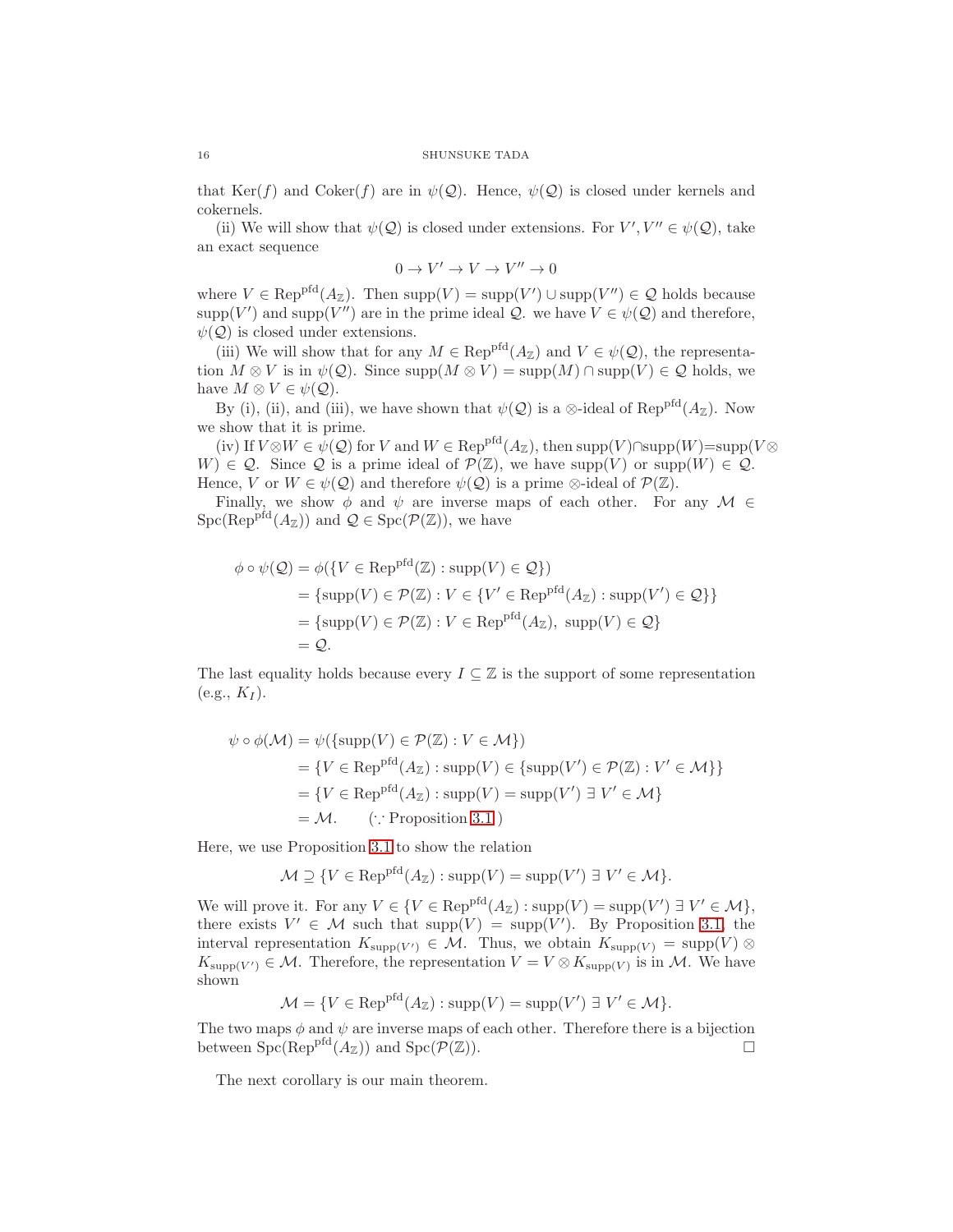Corollary 3.3. There is a one-to-one correspondence between the following four sets, Ult $(\mathcal{P}(\mathbb{Z}))$ , Spc $(\mathcal{P}(\mathbb{Z}))$ , Spc $(\prod_{i\in\mathbb{Z}}(\mathbb{Z}/2\mathbb{Z}))$  and Spc $(\text{Rep}^{\text{pfd}}(A_{\mathbb{Z}}))$ .

*Proof.* There is a bijection between  $Ult(\mathcal{P}(\mathbb{Z}))$  and  $Spec(\mathcal{P}(\mathbb{Z}))$  by Lemma [2.34.](#page-10-2) There is a bijection between  $\text{Spc}(\mathcal{P}(\mathbb{Z}))$  and  $\text{Spc}(\prod_{i\in\mathbb{Z}}(\mathbb{Z}/2\mathbb{Z}))$  by Example [2.36.](#page-11-2) There is a bijection between  $Spec(Rep<sup>pfd</sup>(A<sub>Z</sub>))$  and  $Spec(\mathcal{P}(Z))$  by Proposition [3.2.](#page-14-0)  $\Box$ 

*Remark* 3.4. ([\[6,](#page-25-11) Corollary of 2.4])

The cardinarity of  $Ult(\mathcal{P}(\mathbb{Z}))$  is same as the cardinarity of the power set of the power set of  $\mathbb{Z}$ . This is equal to the cardinarity of the power set of  $\mathbb{R}$ . Thus, the cardinarity of  $\operatorname{Spc}(\operatorname{Rep}^{\text{pfd}}(A_{\mathbb{Z}}))$  and the power set of  $\mathbb R$  is equal.

3.2. **Topological properties of**  $Spec(Rep<sup>pfd</sup>(A<sub>Z</sub>))$ . In this subsection, we will see that  $Spec(Rep<sup>pfd</sup>(A<sub>Z</sub>))$  is a compact Hausdorff space homeomorphic to the topological space  $\text{Spc}(\mathcal{P}(\mathbb{Z})) \cong \text{Spc}(\prod_{i \in \mathbb{Z}} (\mathbb{Z}/2\mathbb{Z}))$  when the quiver  $A_{\mathbb{Z}}$  has bounded length of paths. That is, we show the following proposition.

## <span id="page-16-2"></span>Proposition 3.5.

Let  $\mathcal{P}(\mathbb{Z})$  be the power set of  $\mathbb Z$  and consider it as a Boolean ring (isomorphic to  $(\prod_{i\in\mathbb{Z}}(\mathbb{Z}/2\mathbb{Z}))$  by Example [2.36\)](#page-11-2). Then we have a homeomorphism between  $Spc(Rep<sup>pfd</sup>(A<sub>\mathbb{Z</sub>))$  and  $Spc(\mathcal{P}(\mathbb{Z}))$ , where both sets are equipped with their respective Zariski topologies (defined below).

We begin with the definition of the Zariski topology on  $\text{Spc}(\mathcal{A})$  for a general tensor abelian category A.

<span id="page-16-0"></span>Definition 3.6 (Zariski topology on tensor categories [\[4\]](#page-25-6), [\[14\]](#page-25-5)).

Let A be a tensor category. For every family of objects  $S \subset A$  we denote by  $Z(S)$ the following subset of  $\text{Spc}(\mathcal{A})$ :

 $Z(S) := \{ \mathcal{M} \in \text{Spc } A : \mathcal{S} \cap \mathcal{M} = \emptyset \}.$ 

The collection  $\{Z(\mathcal{S}) : \mathcal{S} \subset \mathcal{A}\}\$  defines closed subset of  $\text{Spc}(\mathcal{A})$ , called the Zariski topology. The subsets  $Z({V}) = \{M \in \text{Spc}(\mathcal{A}): V \notin \mathcal{M}\}\)$  for  $V \in \mathcal{A}$  form a basis of closed subsets.

### Proposition 3.7.

The collection of sets  $Z(S)$  from Definition [3.6](#page-16-0) are the closed subsets of a topology.

*Proof.* Let  $(S_j)_{j\in J}$  be a collection of families of objects of A and let  $S_1$  and  $S_2$ be the families of objects of A. Then we have  $\bigcap_{j\in J} Z(\mathcal{S}_j) = Z(\bigcup_{j\in J} \mathcal{S}_j)$  and  $Z(\mathcal{S}_1) \cup Z(\mathcal{S}_2) = Z(\{V_1 \oplus V_2 : V_1 \in \mathcal{S}_1, V_2 \in \mathcal{S}_2\}).$  Moreover, we have  $Z(\mathcal{A}) = \emptyset$ and  $Z(\emptyset) = A$ . Thus the collection  $\{Z(\mathcal{S}) : \mathcal{S} \subset A\}$  are the closed subsets of a topology on  $\text{Spc}(\mathcal{A})$ .

### <span id="page-16-1"></span>Lemma 3.8.

Consider the tensor category Rep<sup>pfd</sup> $(A_{\mathbb{Z}})$ , where  $A_{\mathbb{Z}}$  is a quiver of type A with bounded path length. Then, for any representation  $V \in \text{Rep}^{\text{pd}}(A_{\mathbb{Z}})$  the closed set  $Z({V}) = \{ \mathcal{M} \in \text{Spc}(\text{Rep}^{\text{pfd}}(A_{\mathbb{Z}})): V \notin \mathcal{M} \}$  is open.

*Proof.* For any prime ⊗-ideal M in Spc(Rep<sup>pfd</sup>(A<sub> $\mathbb{Z}$ )), the representation  $K_{\text{supp }V}$ </sub> is in M if and only if  $K_{\mathbb{Z}\setminus \text{supp }V}$  is not in M. This is because if  $K_{\text{supp }V} \in \mathcal{M}$ and  $K_{\mathbb{Z}\setminus \text{supp }V} \in \mathcal{M}$ , then we have  $K_{\text{supp }V} \oplus K_{\mathbb{Z}\setminus \text{supp }V} \in \mathcal{M}$ . It means  $K_{\mathbb{Z}} =$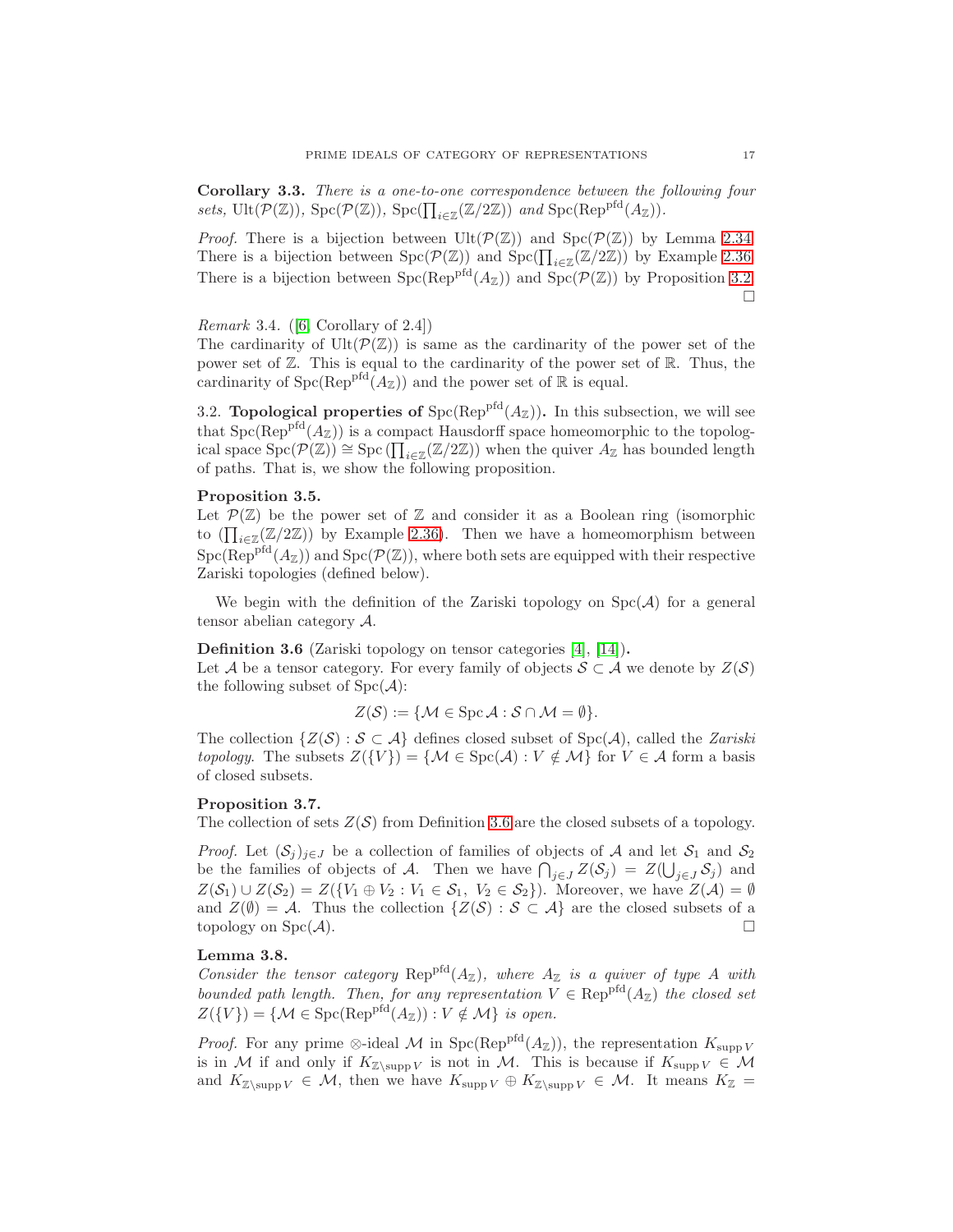#### 18 SHUNSUKE TADA

 $K_{\text{supp }V \oplus K_{\mathbb{Z}\setminus \text{supp }V}} \in \mathcal{M}$  by Lemma [3.1.](#page-11-1) This contradicts that  $\mathcal{M}$  is a prime  $\otimes$ -ideal. Thus  $K_{\text{supp }V}$  or  $K_{\mathbb{Z}\setminus \text{supp }V}$  is not in M. Also, one of the representations  $K_{\mathbb{Z}\backslash \text{supp }V}$  and  $K_{\text{supp }V}$  is included. This is because  $K_{\text{supp }V}\otimes K_{\mathbb{Z}\backslash \text{supp }V}=0$  in M and since M is the prime ⊗-ideal, either  $K_{\text{supp }V}$  or  $K_{\mathbb{Z}\setminus \text{supp }V}$  is in M. Thus we have shown that the representation  $K_{\text{supp }V}$  is in M if and only if  $K_{\mathbb{Z}\setminus \text{supp }V}$  is not in M.

Now by Lemma [3.1,](#page-11-1) we have the equation  $Z({V}) := \{M : V \notin M\} = \{M : V \notin M\}$  $K_{\text{supp }V} \notin \mathcal{M}$  =:  $Z({K_{\text{supp }V}})$ . Thus we have

$$
Z(\lbrace V \rbrace)^c = Z(\lbrace K_{\text{supp } V} \rbrace)^c
$$
  
:=  $\lbrace \mathcal{M} \in \text{Spc}(\text{Rep}^{\text{pfd}}(A_{\mathbb{Z}})): K_{\text{supp } V} \notin \mathcal{M} \rbrace^c$   
=  $\lbrace \mathcal{M} \in \text{Spc}(\text{Rep}^{\text{pfd}}(A_{\mathbb{Z}})): K_{\text{supp } V} \in \mathcal{M} \rbrace$   
=  $\lbrace \mathcal{M} \in \text{Spc}(\text{Rep}^{\text{pfd}}(A_{\mathbb{Z}})): K_{\mathbb{Z} \setminus \text{supp } V} \notin \mathcal{M} \rbrace$   
 $\langle \because K_{\text{supp}}(V) \in \mathcal{M} \text{ iff } K_{\mathbb{Z} \setminus \text{supp}(V)} \notin \mathcal{M} \rangle$   
=:  $Z(\lbrace K_{\mathbb{Z} \setminus \text{supp } V} \rbrace).$ 

Therefore  $Z(\lbrace V \rbrace)$  is open.

<span id="page-17-1"></span>**Corollary 3.9.** Consider the tensor category  $\text{Rep}^{\text{pfd}}(A_{\mathbb{Z}})$ , where  $A_{\mathbb{Z}}$  is a quiver of type A with bounded path length. Then, the topological space  $\text{Spc}(\text{Rep}^{\text{pfd}}(A_{\mathbb{Z}}))$  is a Hausdorff space.

*Proof.* Let  $\mathcal{M}_1$  and  $\mathcal{M}_2$  be different prime ⊗-ideals. Then there exists a representation V such that V is in  $\mathcal{M}_1 \setminus \mathcal{M}_2$ . Then  $\mathcal{M}_2 \in Z(\lbrace V \rbrace)$  and  $\mathcal{M}_1 \in Z(\lbrace V \rbrace)^c$ . By Lemma [3.8,](#page-16-1) the closed set  $Z({V})$  is open. Thus  $Spc(Rep<sup>pfd</sup>(A<sub>Z</sub>))$  is a Hausdorff space.  $\Box$ 

Definition 3.10 (Zariski topology on a spectrum of a ring).

Let R be a commutative ring and I be an ideal. We denote by  $V(I)$  the following subset of  $Spec(R)$ :

$$
V(I) := \{ \mathcal{P} \in \text{Spc}(R) : I \subseteq \mathcal{P} \},
$$

the collection  $\{V(I): I$  is an ideal} are the closed subsets of a topology on  $\text{Spc}(R)$ , called the *Zariski topology*. Its has a basis of opens consisting of the  $D_f := \{ \mathcal{P} \in$  $Spc(R)$ :  $f \notin \mathcal{P}$ } where  $f \in R$ .

<span id="page-17-0"></span>**Lemma 3.11.** Let R be a commutative ring. The topological space  $\text{Spc}(R)$  is compact.

*Proof.* Let  ${V(I_j)^c}_{j \in J}$  be an open covering of Spc(R). Then we have  $\emptyset$  =  $\bigcap_{j\in J} V(I_j) = V(\sum_{j\in J} I_j)$ . Then, we have  $(1) = \sum_{j\in J} I_j$  because if  $\sum_{j\in J} I_j \subsetneq (1)$ , then there exist a maximal ideal that contains  $\sum_{j\in J} I_j$ . It implies  $\emptyset \neq V(\sum_{j\in J} I_j)$ which is a contradiction. Thus we have  $(1) = \sum_{j \in J} I_j$ . Then there exist  $n \in \mathbb{Z}_{\geq 1}$ such that  $1 = \sum_{i=1}^{i=n} f_{j_i}$  for  $f_{j_i} \in I_{j_i}$ . Hence we obtain  $(1) = \sum_{i=1}^{i=n} I_{j_i}$ , and we have  $\operatorname{Spc}(R)^c = \emptyset = V(\sum_{i=1}^{i=n} I_{j_i}) = \bigcap_{i=1}^{i=n} V(I_{j_i}).$  We got  $\operatorname{Spc}(R) = \bigcup_{i=1}^{i=n} V(I_{j_i})^c$  and therefore the topological space  $Spc(R)$  is compact.

We rewrite the statement of Proposition [3.5](#page-16-2) again.

#### Proposition [\(3.5\)](#page-16-2).

Let  $\mathcal{P}(\mathbb{Z})$  be the power set of  $\mathbb Z$  and consider it as a Boolean ring (isomorphic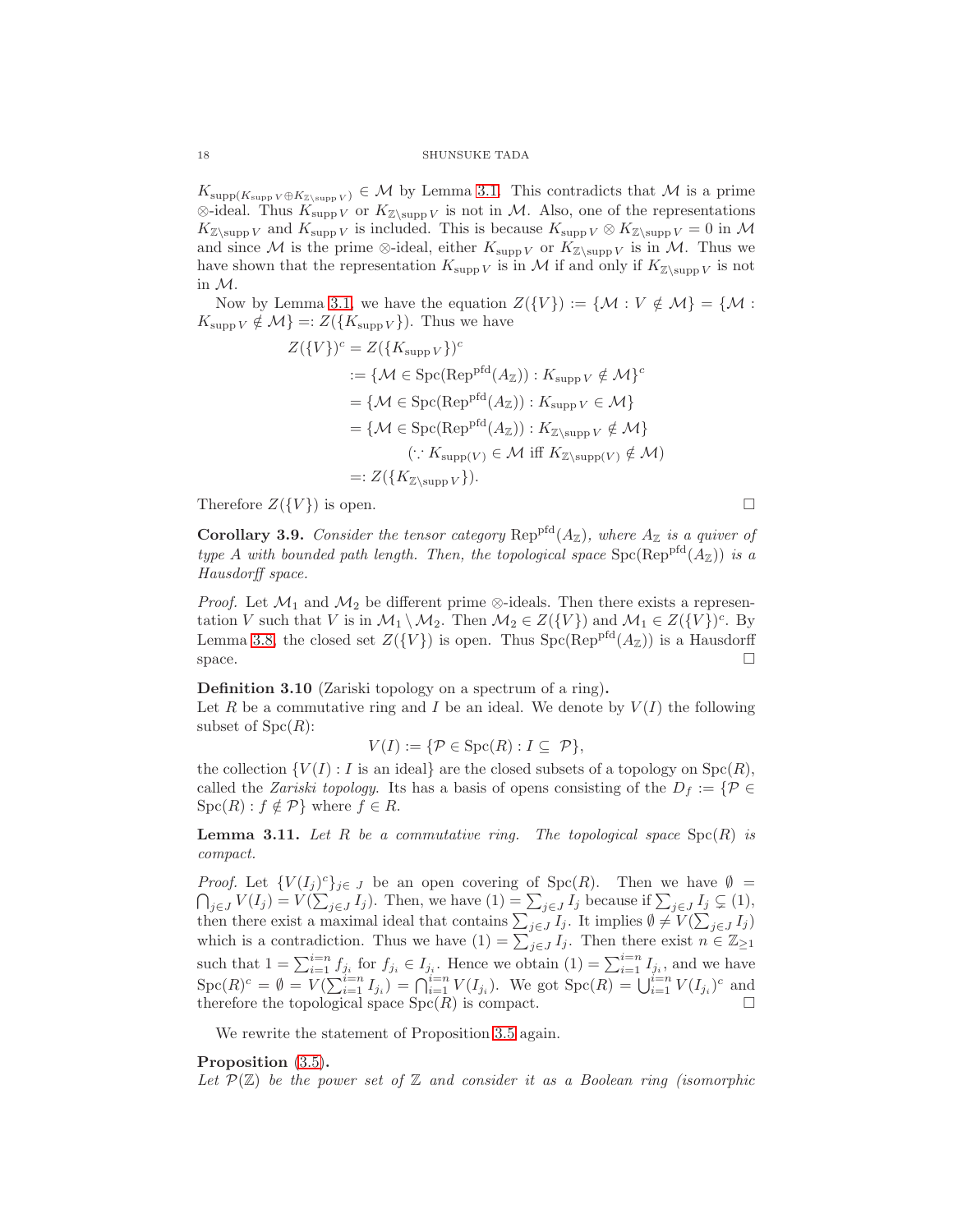to  $(\prod_{i\in\mathbb{Z}}(\mathbb{Z}/2\mathbb{Z}))$  by Example [2.36\)](#page-11-2). Then we have a homeomorphism between  $Spec(Rep<sup>pfd</sup>(A<sub>\mathbb{Z</sub>))$  and  $Spec(\mathcal{P}(\mathbb{Z}))$ , where both sets are equipped with their respective Zariski topologies (defined below).

Proof. We will show that the bijective map

$$
\psi : \text{Spc}(\mathcal{P}(\mathbb{Z})) \to \text{Spc}(\text{Rep}^{\text{pfd}}(A_{\mathbb{Z}})),
$$
  

$$
\mathcal{Q} \mapsto \{ V \in \text{Rep}^{\text{pfd}}(A_{\mathbb{Z}}) : \text{supp}(V) \in \mathcal{Q} \}
$$

defined in Proposition [3.2](#page-14-0) is a homeomorphism. Since we know that  $\text{Spc}(\mathcal{P}(\mathbb{Z})) =$  $\mathrm{Spc}(\prod_{i\in\mathbb{Z}}(\mathbb{Z}/2\mathbb{Z}))$  is compact (see Lemma [3.11\)](#page-17-0) and  $\mathrm{Spc}(\mathrm{Rep}^{\mathrm{pfd}}(A_{\mathbb{Z}}))$  is a Hausdorff space (see Lemma [3.9\)](#page-17-1), it is enough to show that the bijective map  $\psi : \text{Spc}(\mathcal{P}(\mathbb{Z})) \to$  $Spc(Rep<sup>pfd</sup>(A<sub>\mathbb{Z</sub>))$  is continuous (a continuous bijective map from compact space to a Hausdorff space is homeomorphism, for example, [\[15,](#page-25-12) Proposition 13.26] for the proof).

Let  $Z(S) = \bigcap_{W \in S} Z({W})$  be a closed set of  $Spec(Rep<sup>pfd</sup>(A<sub>Z</sub>)).$  Then we obtain  $\psi^{-1}(Z(S)) = \bigcap_{W \in S} \psi^{-1}(Z(\{W\})).$  For each  $\psi^{-1}(Z(\{W\})),$  we have the equation

$$
\psi^{-1}(Z(\{W\})) = \psi^{-1}(\{\mathcal{M} \in \text{Spc}(\text{Rep}^{\text{pfd}}(A_{\mathbb{Z}})): W \notin \mathcal{M}\})
$$
\n
$$
= \psi^{-1}(\{\mathcal{M} \in \text{Spc}(\text{Rep}^{\text{pfd}}(A_{\mathbb{Z}})): K_{\text{supp}(W)} \notin \mathcal{M}\}) \qquad (\because \text{ by Proposition 3.1})
$$
\n
$$
= \{\psi^{-1}(\mathcal{M}) \in \text{Spc}(\mathcal{P}(\mathbb{Z})): K_{\text{supp}(W)} \notin \mathcal{M}\}
$$
\n
$$
= \{\psi^{-1}(\mathcal{M}) \in \text{Spc}(\mathcal{P}(\mathbb{Z})): \text{supp}(W) \notin \psi^{-1}(\mathcal{M})\}
$$
\n
$$
= \{Q \in \text{Spc}(\mathcal{P}(\mathbb{Z})): \text{supp}(W) \notin Q\} \qquad (\text{Replace } \psi^{-1}(\mathcal{M}) \text{ with } Q.)
$$
\n
$$
= \{Q \in \text{Spc}(\mathcal{P}(\mathbb{Z})): \mathbb{Z} \setminus \text{supp}(W) \in Q\} \qquad (\because Q \text{ is a prime ideal})
$$
\n
$$
= \{Q \in \text{Spc}(\mathcal{P}(\mathbb{Z})): \mathbb{Z} \setminus \text{supp}(W) \notin Q\}^c
$$
\n
$$
= D_{\mathbb{Z}\setminus \text{supp}(W)}^c.
$$

Since  $D_{\mathbb{Z}\setminus \text{supp}(W)}$  is open, the complement  $D_{\mathbb{Z}\setminus \text{supp}(W)}^c = \psi^{-1}(Z(\{W\}))$  is a closed set. Thus we can conclude  $\psi^{-1}(Z(S)) = \bigcap_{W \in S} \psi^{-1}(Z(\{W\}))$  is a closed set and therefore the map  $\psi$  is a homeomorphism.

# 3.3. About the representations of the quiver  $\vec{A}_{\mathbb{Z}}$ . In the proof of Proposition [3.1,](#page-11-1) we need the condition

the length of paths are bounded.

Without it, we can not prove  $K_{\text{supp}(V)} \in \mathcal{M}$  if and only if  $V \in \mathcal{M}$  for any  $V \in$  $\text{Rep}^{\text{pfd}}(A_{\mathbb{Z}})$  and  $\mathcal{M} \in \text{Spc}(\text{Rep}^{\text{pfd}}(A_{\mathbb{Z}}))$ . For example, there may be a representation such that its support is  $\mathbb{Z}$ , but the representation is contained in a prime ⊗-ideal. We will provide such a representation when  $A_{\mathbb{Z}}$  is the quiver

$$
\cdots \longrightarrow \diamond \longrightarrow \diamond \longrightarrow \diamond \longrightarrow \diamond \longrightarrow \diamond \longrightarrow \diamond \longrightarrow \cdots.
$$

which will be denote by  $\vec{A}_{\mathbb{Z}}$ . The proof seems to generalise, to any quiver of type A containing an unbounded path, but we restrict our attention to  $\vec{A}_{\mathbb{Z}}$ .

 $\Box$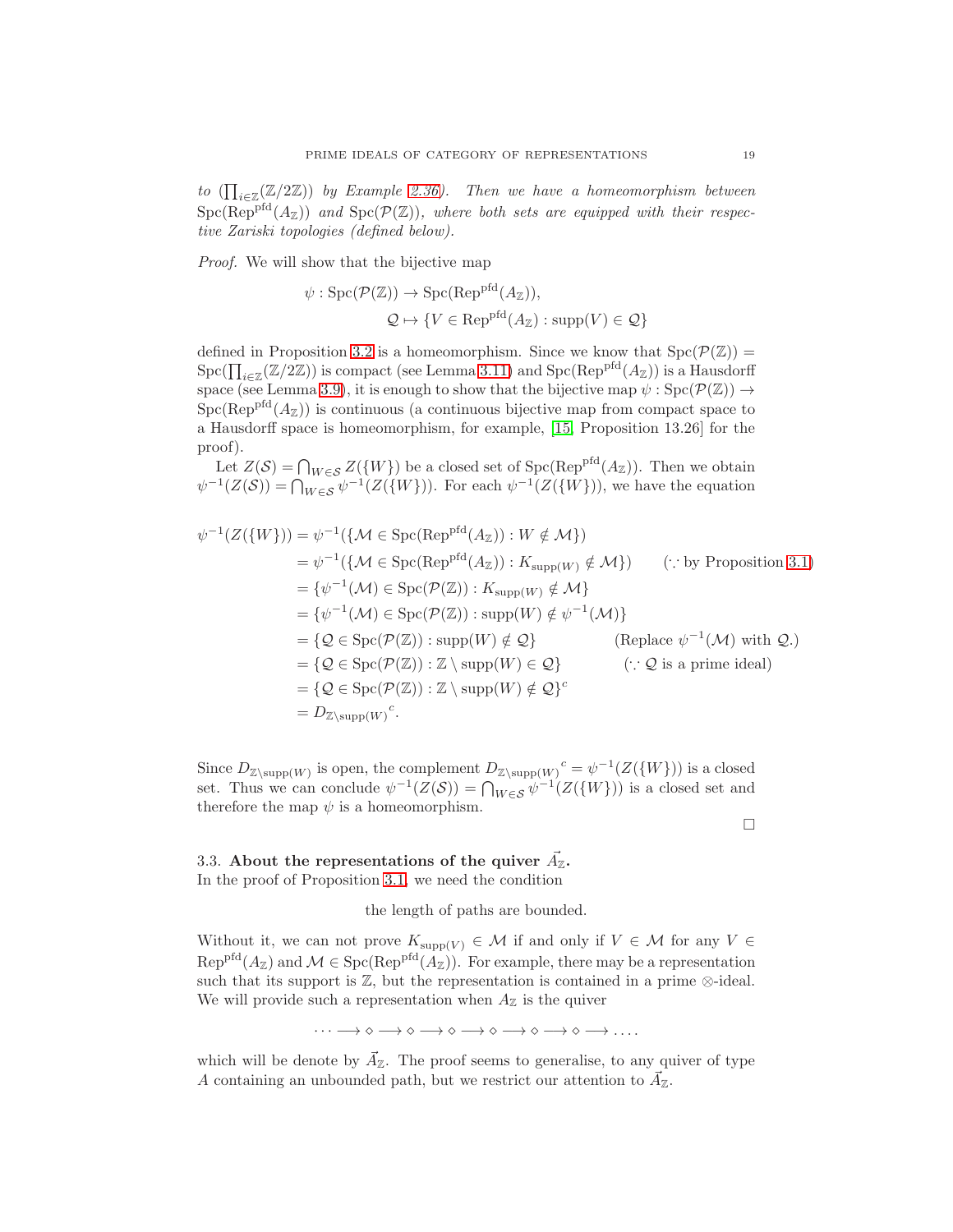Using this, we show that the map

$$
\psi : \text{Spc}(\mathcal{P}(\mathbb{Z})) \to \text{Spc}(\text{Rep}^{\text{pfd}}(A_{\mathbb{Z}})),
$$
  

$$
\mathcal{Q} \mapsto \{ V \in \text{Rep}^{\text{pfd}}(A_{\mathbb{Z}}) : \text{supp}(V) \in \mathcal{Q} \}
$$

which appeared in the proof of Proposition [3.2](#page-14-0) is injective but not surjective.

We will prepare some lemmas and definitions to show the existence of the representation whose support is Z.

<span id="page-19-0"></span>Definition 3.12. (An ideal generated by a set)

Let  $Q$  be a quiver and  $S$  a subset of objects of Rep<sup>pfd</sup> $(Q)$  which contains the representation 0. Set  $S_{-1} := S$ , and for  $n \geq 0$  define full subcategories  $S_n, S'_n, S''_n$ of  $\text{Rep}^{\text{pfd}}(Q)$  inductively as follows.

$$
S_n := \left\{ V \in \text{Rep}^{\text{pfd}}(Q) : \begin{array}{c} \text{there exists an exact sequence} \\ 0 \to V' \to V \to V'' \to 0 \\ \text{with } V', V'' \in S_{n-1} \end{array} \right\},
$$
  

$$
S'_n := \{ W \otimes V : W \in \text{Rep}^{\text{pfd}}(Q), V \in S_n \},
$$
  

$$
S''_n := \bigcup_{V, W \in S'_n} \{ \text{Ker}(f), \text{ Coker}(f) : V \xrightarrow{f} W \}.
$$

We then define an ideal  $\langle S \rangle$  of Rep<sup>pfd</sup> $(Q)$  by

$$
\langle S \rangle := \bigcup_{n \in \mathbb{Z}_{\geq 0}} S_n
$$

and call it the  $\otimes$ -ideal generated by S. Here, we have

$$
S \subseteq S_0 \subseteq S_0' \subseteq S_0'' \subseteq S_1 \subseteq \cdots \subseteq S_n \subseteq S_n' \subseteq S_n'' \subseteq S_{n+1} \subseteq \cdots \subseteq \langle S \rangle.
$$

**Proposition 3.13.** The  $\langle S \rangle := \bigcup_{n \in \mathbb{Z}_{\geq 0}} S_n$  defined above is a ⊗-ideal of Rep<sup>pfd</sup> $(Q)$ . In fact, it is the smallest  $\otimes$ -ideal containing the set S.

*Proof.* First we show that  $\langle S \rangle$  is closed under extensions. Let V' and V'' be representations in  $\langle S \rangle$ . Then, there exists  $n \in \mathbb{Z}_{\geq 0}$  such that V' and V" are in  $S_n$ . Take an arbitrary exact sequence

$$
0 \to V' \to V \to V'' \to 0,
$$

and we have  $V \in S_{n+1} \subseteq \langle S \rangle$ . Thus  $\langle S \rangle$  is closed under extensions.

Next, we show that  $\langle S \rangle$  is closed under kernels and cokernels. Let  $f : V \to W$ be a morphism in  $\langle S \rangle$ . Then, there exists  $n \in \mathbb{Z}_{\geq 0}$  such that V and W are in  $S_n$ and its kernels and cokernels are in  $S_{n+1} \subseteq \langle S \rangle$ .

Finally, we show that  $\langle S \rangle$  is closed under tensor products. Let V and W be in Rep<sup>pfd</sup>(*Q*) and  $\langle S \rangle$  respectively. There exists  $n \in \mathbb{Z}_{\geq 0}$  such that  $W \in S_n$ . We have  $V \otimes W \in S_{n+1} \subseteq \langle S \rangle$ . Therefore  $\langle S \rangle$  is a ⊗-ideal of Rep<sup>pfd</sup>(Q).

Next, we will show that the  $\langle S \rangle$  is the smallest ⊗-ideal containing S. Let  $\mathcal I$  be a ⊗-ideal containing S. By the construction of  $S_n$  and the definition of ⊗-tensor ideal,  $S_n$  is included by  $\mathcal I$  for every  $n \in \mathbb{Z}_{\geq 0}$ . Thus we have  $\langle S \rangle = \bigcup_{n \in \mathbb{Z}_{\geq 0}} S_n \subseteq \mathcal I$ and therefore  $\langle S \rangle$  is the smallest ⊗-tensor ideal containing S.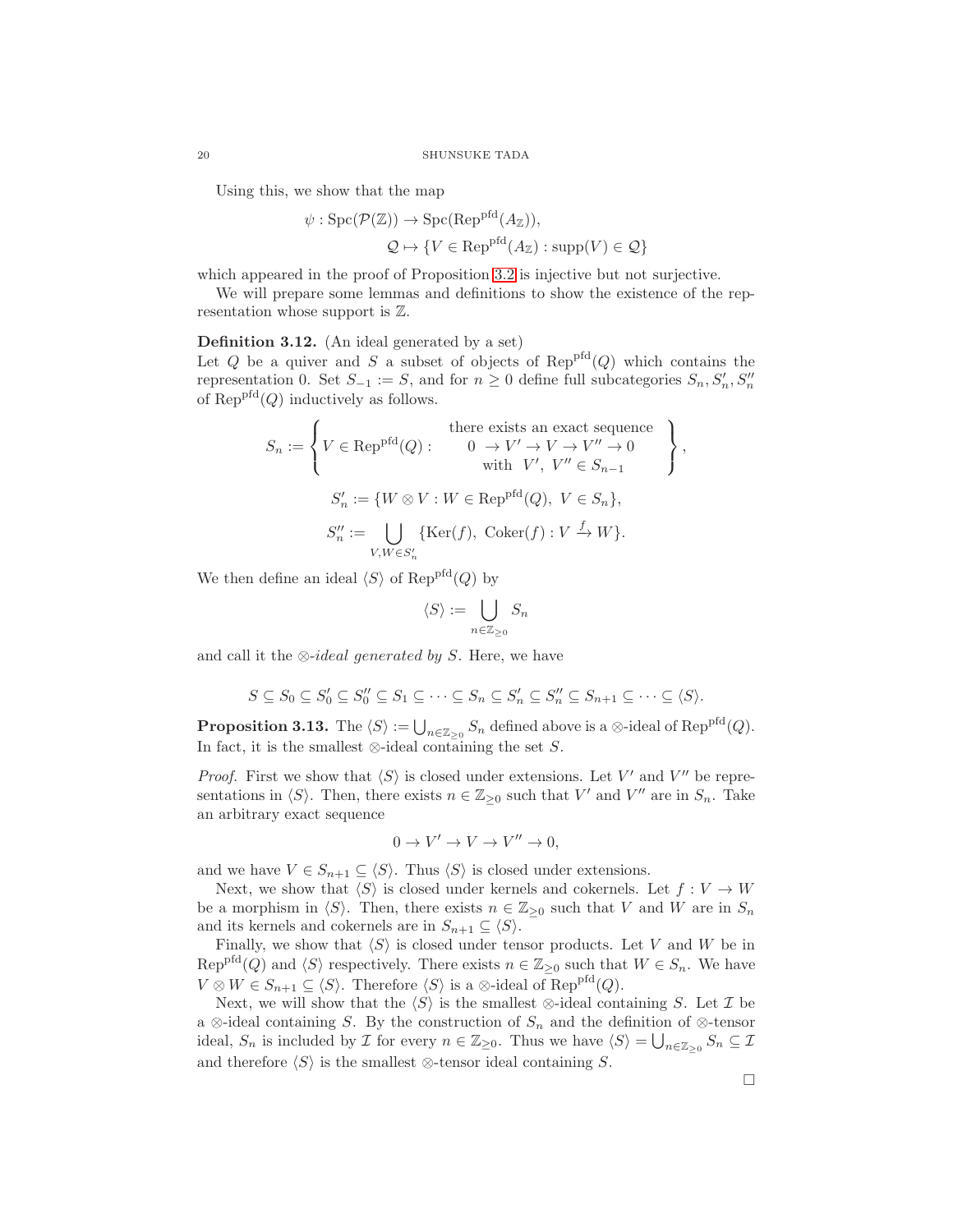<span id="page-20-0"></span>**Lemma 3.14.** Let  $[a, b]$  be an interval in  $\mathbb{Z}$ . If there exists a monomorphism

$$
\phi: K_{[a,b]} \to \bigoplus_{\lambda \in \Lambda} K_{I_{\lambda}},
$$

then there exists  $\lambda \in \Lambda$  such that  $[a, b] \subseteq I_{\lambda}$  where  $K_{[a, b]}$  and  $\bigoplus_{\lambda \in \Lambda} K_{I_{\lambda}}$  are representations of  $\text{Rep}^{\text{pfd}}(\vec{A_{\mathbb{Z}}})$ .

Similarly, if there exists an epimorphism

$$
\psi: \bigoplus_{\lambda \in \Lambda} K_{I_{\lambda}} \to K_{[a,b]},
$$

then there exists  $\lambda \in \Lambda$  such that  $[a, b] \subseteq I_{\lambda}$  where  $K_{[a, b]}$  and  $\bigoplus_{\lambda \in \Lambda} K_{I_{\lambda}}$  are representations of  $\text{Rep}^{\text{pfd}}(\vec{A_{\mathbb{Z}}})$ .

Proof. We will show the monomorphism case by contradiction. The other case can be shown in the same way.

Assume that for any  $\lambda \in \Lambda$ , we have  $[a, b] \nsubseteq I_{\lambda}$ . Then we obtain non-commutative diagram

$$
(K_{[a,b]})_a \xrightarrow[\phi_a]{\phi_a} (\bigoplus_{\lambda \in \Lambda} K_{I_{\lambda}})_a
$$
  

$$
id_K \downarrow \qquad \qquad 0 \downarrow
$$
  

$$
(K_{[a,b]})_b \xrightarrow[\phi_b]{\phi_b} (\bigoplus_{\lambda \in \Lambda} K_{I_{\lambda}})_b ,
$$

and it is the contradiction. Therefore there must be  $\lambda \in \Lambda$  such that  $[a, b] \subseteq I_{\lambda}$ .  $\square$ 

<span id="page-20-1"></span>**Lemma 3.15.** Let  $I$  be an interval in  $\mathbb{Z}$ . If there exists a monomorphism

$$
\phi: K_I \to \bigoplus_{\lambda \in \Lambda} K_{J_{\lambda}},
$$

then there exists  $\lambda \in \Lambda$  such that  $I \subseteq J_{\lambda}$  where  $K_I$  and  $\bigoplus_{\lambda \in \Lambda} K_{I_{\lambda}}$  are representations of Rep<sup>pfd</sup> $(\vec{A}_{\mathbb{Z}})$ .

Similarly, if there exists an epimorphism

$$
\psi : \bigoplus_{\lambda \in \Lambda} K_{J_{\lambda}} \to K_I,
$$

then there exists  $\lambda \in \Lambda$  such that  $I \subseteq J_{\lambda}$  where  $K_I$  and  $\bigoplus_{\lambda \in \Lambda} K_{I_{\lambda}}$  are the representations of Rep<sup>pfd</sup> $(\vec{A_{\mathbb{Z}}})$ .

Proof. We will show the monomorphism case. The other case can be shown in the same way.

If  $I$  is bounded, then we have already shown in Lemma [3.14.](#page-20-0) So we will assume that  $I$  is not bounded.

In case of  $I = \mathbb{Z}$ , let  $I_n$  be the interval  $[-n, n]$  for  $n \in \mathbb{Z}_{\geq 0}$ . By restricting the interval  $I = \mathbb{Z}$  to  $I_n$ , we obtain the monomorphism

$$
\phi: K_{I_n} \to \bigoplus_{\lambda \in \Lambda} K_{J_{\lambda} \cap I_n}.
$$

By Lemma [3.14,](#page-20-0) there exists  $\lambda \in \Lambda$  such that  $I_n \subseteq J_\lambda \cap I_n$ . Thus for any  $n \in \mathbb{Z}_{\geq 0}$ we obtain  $I_n \subseteq J_{\lambda_n}$  for some  $\lambda_n$ . Thus the set  $C_n := \{J_\lambda : I_n \subseteq J_\lambda, \lambda \in$  $\{\Lambda\} \subseteq \{J_\lambda : 0 \in J_\lambda, \lambda \in \Lambda\}$  is not empty and finite because the cardinarity of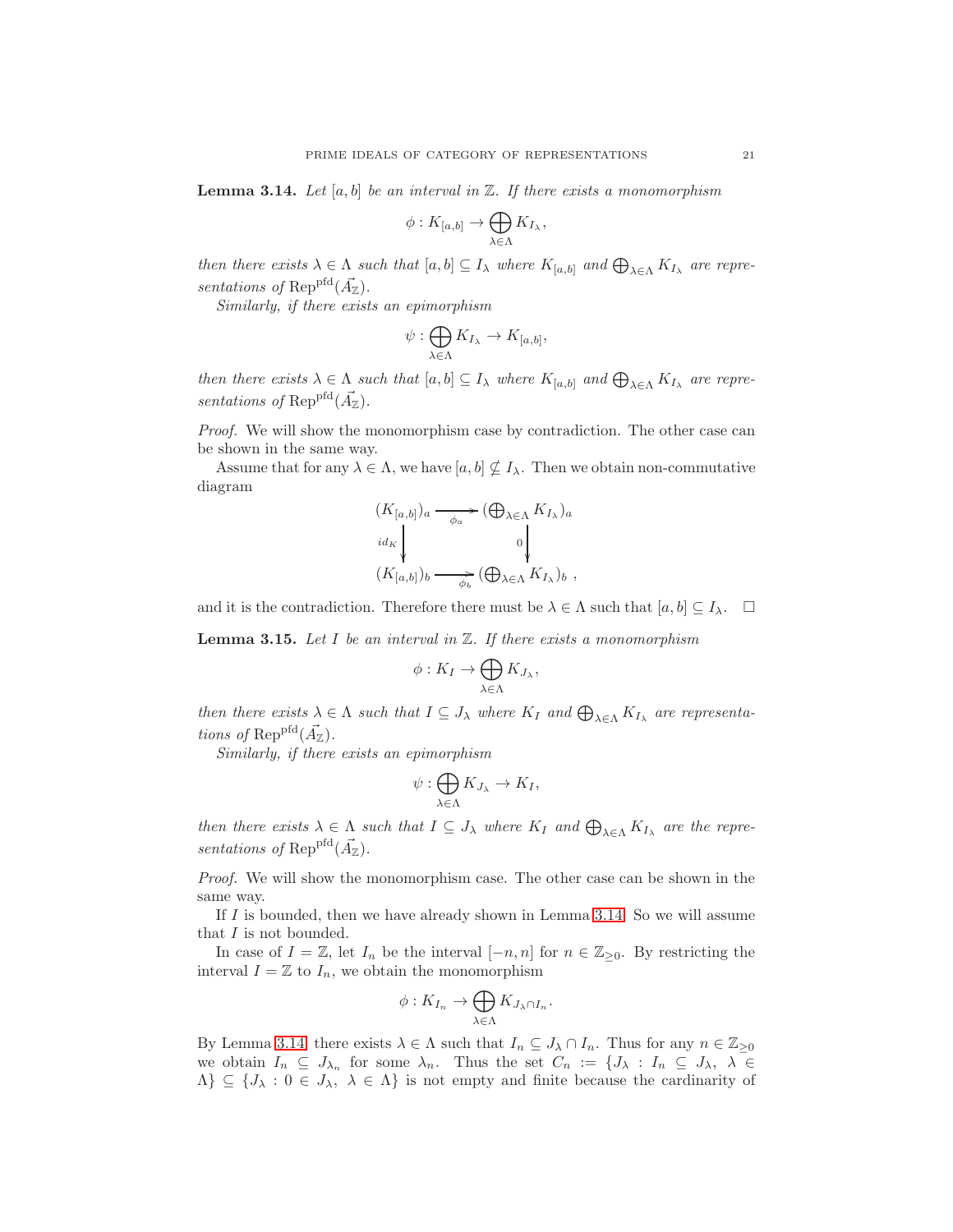the set  $\{J_\lambda: 0 \in J_\lambda, \lambda \in \Lambda\}$  is equal to or smaller than the finite dimension  $\dim_K(\bigoplus_{\lambda \in \Lambda} K_{J_\lambda})_0$ . Thus, for the descending sequence

$$
C_0 \supseteq C_1 \supseteq C_2 \supseteq C_3 \supseteq \cdots,
$$

there exists  $m \in \mathbb{Z}_{\geq 0}$  such that:

$$
C_m = C_{m+1} = \cdots.
$$

We can conclude that there exists  $\lambda \in \Lambda$  such that  $I = \mathbb{Z} = J_{\lambda} \in \bigcap_{n \in \mathbb{Z}_{\geq 0}} C_n$ .

If I is bounded above and unbounded below, then there exists  $a \in \mathbb{Z}$  such that  $I = (-\infty, a]$ . Let  $I'_n$  be the interval  $[a - n, a]$  for  $n \in \mathbb{Z}_{\geq 0}$ . We can show that  $C'_n := \{ J_\lambda : I'_n \subseteq J_\lambda, \lambda \in \Lambda \}$  is not empty because we have a monomorphism

$$
\phi: K_{I'_n} \to \bigoplus_{\lambda \in \Lambda} K_{J_{\lambda} \cap I'_n},
$$

such that there exists  $\lambda \in \Lambda$  which satisfies  $I'_n \subset J_\lambda \cap I'_n \subseteq J_\lambda$  by Lemma [3.14.](#page-20-0) Also, we can show  $C'_n \subseteq \{J_\lambda : a \in J_\lambda, \lambda \in \Lambda\}$  is finite because  $\{J_\lambda : a \in J_\lambda, \lambda \in \Lambda\}$ is equal to or smaller that the  $\dim_K(\bigoplus_{\lambda \in \Lambda} K_{J_\lambda})_a$ . We will obtain the descending sequence that stops for a  $m \in \mathbb{Z}_{\geq 0}$ 

$$
C'_0 \supseteq C'_1 \supseteq C'_2 \supseteq C'_3 \supseteq \cdots \supseteq C'_m = C'_{m+1} = \cdots
$$

We can conclude that there exists  $\lambda \in \Lambda$  such that  $I' = (-\infty, a] = J_{\lambda} \in \bigcap_{n \in \mathbb{Z}_{\geq 0}} C'_n$ .

In case of  $I$  is bounded below and unbounded above, the proof is similar to the case that I is bounded above and unbounded below.  $\Box$ 

<span id="page-21-0"></span>**Lemma 3.16.** Let V and W be representations of  $\text{Rep}^{\text{pfd}}(\vec{A}_{\mathbb{Z}})$  whose interval decomposition are  $\bigoplus_{\lambda \in \Lambda} K_{I_{\lambda}}$  and  $\bigoplus_{\lambda' \in \Lambda'} K_{J_{\lambda'}}$ . If there exists a monomorphism

$$
\phi: V \to W,
$$

then for any interval  $I_{\lambda}$ , there exists  $\lambda' \in \Lambda'$  such that  $I_{\lambda} \subseteq J_{\lambda'}$ .

Similarly if there exists an epimorphism

$$
\psi: V \to W,
$$

then for any interval  $I_{\lambda}$ , there exists  $\lambda' \in \Lambda'$  such that  $I_{\lambda} \subseteq J_{\lambda'}$ .

Proof. We will show the monomorphism case. The other case can be shown in the same way.

Since we have the natural monomorphism

$$
K_{I_{\lambda}} \to \bigoplus_{\lambda \in \Lambda} K_{I_{\lambda}} \cong V \xrightarrow{\phi} W \cong \bigoplus_{\lambda' \in \Lambda'} K_{J_{\lambda'}},
$$

by Lemma [3.15,](#page-20-1) there exists  $\lambda' \in \Lambda'$  such that  $I_{\lambda} \subseteq J_{\lambda'}$ .

<span id="page-21-1"></span>**Corollary 3.17.** Let V and W be representations of  $\text{Rep}^{\text{pfd}}(\vec{A}_{\mathbb{Z}})$  whose interval decomposition are  $\bigoplus_{\lambda \in \Lambda} K_{I_{\lambda}}$  and  $\bigoplus_{\lambda' \in \Lambda'} K_{J_{\lambda'}}$ . If there exists a monomorphism (resp. epimorphism)

$$
\phi: V \to W,
$$

then V (resp. W) is a direct summund of  $V \otimes W$ .

$$
\sqcup
$$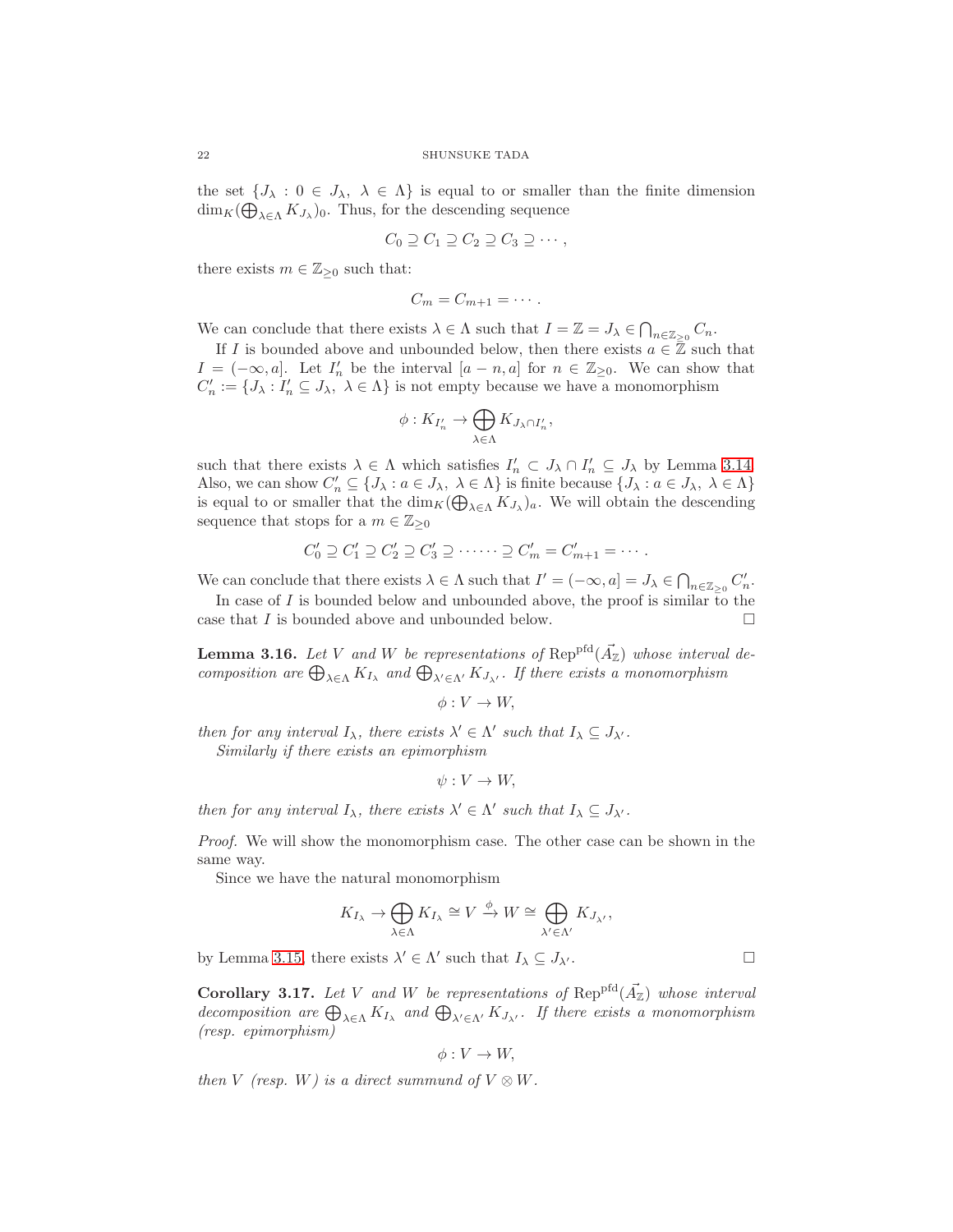*Proof.* Now we have  $V \otimes W \cong (\bigoplus_{\lambda \in \Lambda} K_{I_{\lambda}}) \otimes (\bigoplus_{\lambda' \in \Lambda'} K_{J_{\lambda'}}) \cong \bigoplus_{\lambda \in \Lambda, \lambda' \in \lambda'} K_{I_{\lambda}} \otimes$  $K_{J_{\lambda'}} = \bigoplus_{\lambda \in \Lambda, \lambda' \in \lambda'} K_{I_{\lambda} \cap J_{\lambda'}}.$ 

If the map  $\phi$  is a monomorphism, for any  $\lambda \in \Lambda$  there exists  $\lambda' \in \Lambda'$  such that  $I_{\lambda} \subseteq J_{\lambda'}$  by Lemma [3.16.](#page-21-0) For these  $\lambda$  and  $\lambda'$ , we have  $K_{I_{\lambda}} \otimes K_{J_{\lambda'}} = K_{I_{\lambda} \cap J_{\lambda'}} = K_{I_{\lambda}}$ . Therefore  $V \otimes W \cong \bigoplus_{\lambda \in \Lambda, \lambda' \in \Lambda'} K_{I_{\lambda} \cap J_{\lambda'}}$  has the direct summand  $\bigoplus_{\lambda \in \Lambda} K_{I_{\lambda}} \cong V$ . In the similar way, we can show the case of  $\phi$  is epi.

<span id="page-22-0"></span>**Lemma 3.18.** Let V' and V'' be representations in  $\text{Rep}^{\text{pfd}}(\vec{A}_{\mathbb{Z}})$ . If these are decomposed into interval representations whose intervals are bounded, then for any exact sequence

$$
0 \to V' \to V \to V'' \to 0,
$$

the representation  $V$  is decomposed into interval representations whose intervals are bounded. That is, if V' and V" are of the form  $\bigoplus_{j\in J}K_{I_j}$  for some collection  ${I_j}_{j\in J}$  of bounded  $I_i \subseteq \mathbb{Z}$ , then V is also of this form.

*Proof.* We prove this lemma by a contradiction. Note that V is of the form  $\bigoplus_{j\in J} K_{I_j}$ for some collection  $\{I_j\}_{j\in J}$  of  $I_i\subseteq \mathbb{Z}$  by Proposition [2.12.](#page-3-3) We will show that if some  $I_i$  is unbounded, then there is a contradiction. Assume that there is an unbounded interval I in  $\vec{A}_{\mathbb{Z}}$  such that the interval representation  $K_I$  is a direct summand of V and choose an isomorphism  $V \cong W \oplus K_I$ . Then we can rewrite the exact sequence by

$$
0 \to V' \xrightarrow{(\phi,\psi)} W \oplus K_I \xrightarrow{(f,g)} V'' \to 0
$$

Now, assume that  $I$  is unbounded above. (We can also also assume  $I$  is unbounded below, but the proof is similar.) Then,  $\psi_a = 0$  for every  $a \in \mathbb{Z}$ . This is because if there exists  $a \in \mathbb{Z}$  such that  $\psi_a \neq 0$ , we obtain non-commutative square

$$
V'_a \longrightarrow (W \oplus K_I)_a
$$
  
\n
$$
V'_{a+m} \longrightarrow (W \oplus K_I)_{a+m}
$$
  
\n
$$
V'_{a+m} \longrightarrow (W \oplus K_I)_{a+m}
$$

where m is large enough for  $V'_a \to V'_{a+m}$  to be zero. Thus  $\psi_a = 0$  for all  $a \in \mathbb{Z}$ . Then, since  $0 = \text{Im}(\psi) = \text{Ker}(g)$ , we have that  $g: K_I \to V''$  is injective. This implies V ′′ has a unbounded interval representation as a direct summand. However, the representation  $V''$  is decomposed into interval representations whose intervals are bounded. It is a contradiction. Hence, we can conclude that  $V$  is decomposed into interval representations whose intervals are bounded.

**Proposition 3.19.** Let  $\mathcal{I}$  be the full subcategory of  $\text{Rep}^{\text{pfd}}(\vec{A}_{\mathbb{Z}})$  whose representations are decomposed into bounded interval representations  $\oplus_{j\in J} K_{I_j}$  for some collection  $\{I_j\}_{j\in J}$  of bounded  $I_i\subseteq \mathbb{Z}$ . Then  $\mathcal I$  is a tensor ideal of Rep<sup>pfd</sup> $(\vec{A}_{\mathbb{Z}})$ .

*Proof.* We have already shown that  $\mathcal I$  is closed under extensions in Lemma [3.18.](#page-22-0) Moreover  $\mathcal I$  is closed under kernels and cokernels by Lemma [3.16.](#page-21-0)

Next, we will show that the representation  $V \otimes W$  is in  $\mathcal I$  for any  $V \in \operatorname{Rep}^{\text{pfd}}(\vec{A}_{\mathbb{Z}})$ and  $W \in \mathcal{I}$ . Let  $V \in \text{Rep}^{\text{pfd}}(A_{\mathbb{Z}})$  and  $W \in \mathcal{I}$  be isomorphic to the representations  $\bigoplus_{\lambda \in \Lambda} K_{I_{\lambda}}$  and  $\bigoplus_{\lambda' \in \Lambda'} K_{J_{\lambda'}}$  where  $J_{\lambda'} \subseteq \mathbb{Z}$  is bounded for every  $\lambda' \in \Lambda'$ . Then we obtain  $(\bigoplus_{\lambda \in \Lambda} K_{I_{\lambda}}) \otimes (\bigoplus_{\lambda' \in \Lambda'} K_{J_{\lambda'}}) \cong \bigoplus_{\lambda \in \Lambda, \lambda' \in \lambda'} K_{I_{\lambda} \cap J_{\lambda'}} \in \mathcal{I}.$ 

We have shown that  $\mathcal I$  is a tensor ideal.  $\Box$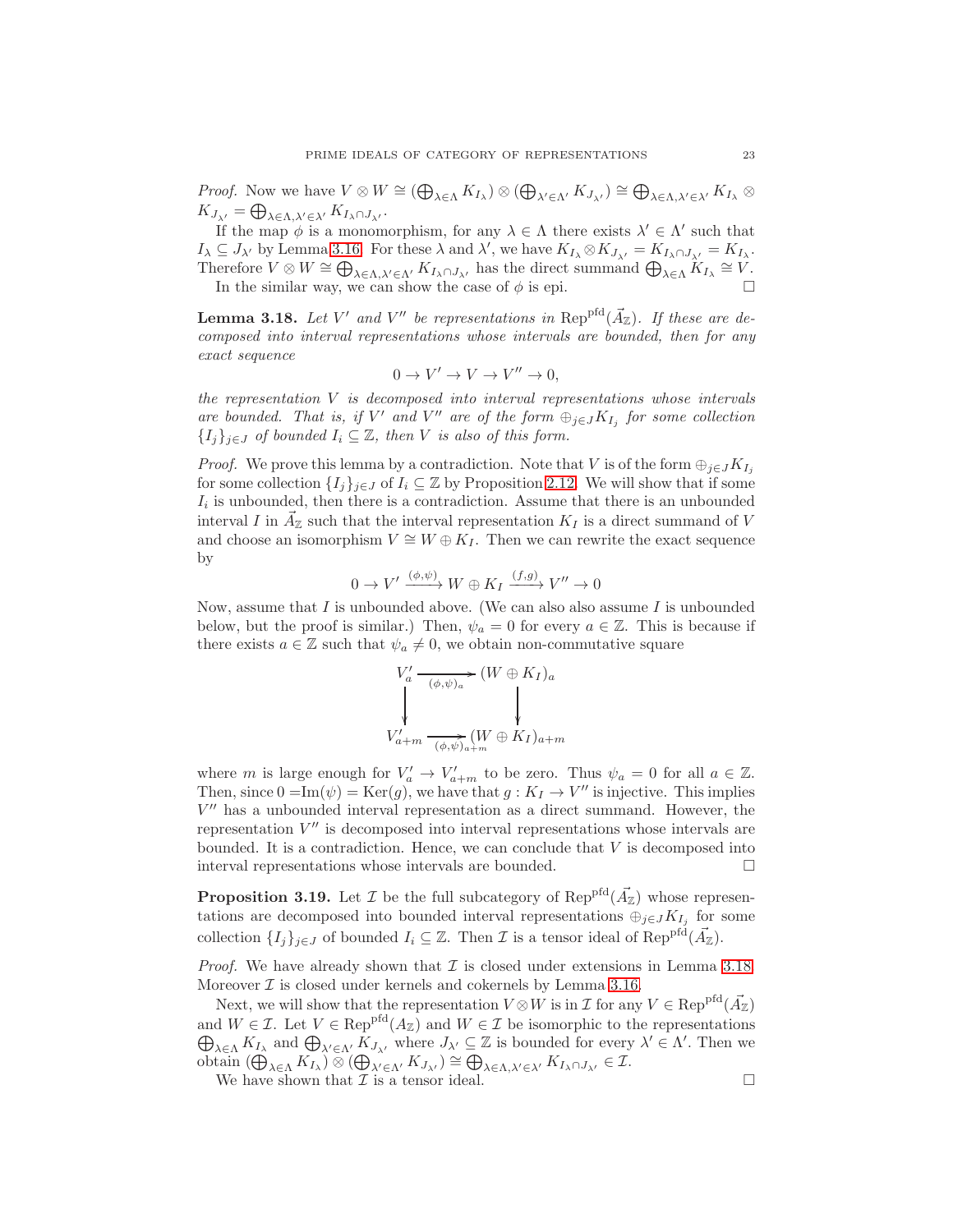**Definition 3.20.** Define the representation  $K_{\mathbb{Z}} \in \text{Rep}^{\text{pfd}}(A_{\mathbb{Z}})$  by

$$
(K'_{\mathbb{Z}})_a := K, \qquad (K'_{\mathbb{Z}})_\alpha := 0,
$$

for every  $a \in \mathbb{Z}$  and every arrow  $\alpha$ .

**Lemma 3.21.** Let S be the set  $\{0, K_Z\}$  of objects of  $\text{Rep}^{\text{pfd}}(\vec{A}_{\mathbb{Z}})$  and let  $\langle S \rangle$  be the  $\otimes$ -ideal generated by S. Then we have  $K_{\mathbb{Z}} \notin \langle S \rangle$ .

*Proof.* We show  $K_{\mathbb{Z}} \notin \langle S \rangle$  by a contradiction. Assume that  $K_{\mathbb{Z}} \in \langle S \rangle$ . Then there exists  $n \in \mathbb{Z}_{\geq 0}$  such that  $K_{\mathbb{Z}} \in S_n$  where  $S_n$  is defined in Definition [3.12.](#page-19-0) By Lemma [3.18,](#page-22-0) we can see that any representations of  $S_0$  are decomposed into bounded interval representations. Since any representations of  $S'_{0}$  and  $S''_{0}$  are obtained by tensoring and taking kernels and cokernels, their representations are decomposed into bounded interval representations. Therefore any representation in  $S_1$  are also decomposed into bounded interval representations. Inductively, every representation of  $S_n$  are decomposed into bounded interval representations. Since  $K_{\mathbb{Z}} \in S_n$ , the interval representation  $K_{\mathbb{Z}}$  are decomposed into bounded interval representations. However, the representation  $K_{\mathbb{Z}}$  is the indecomposable interval representation whose interval is infinite length. This is a contradiction. Hence we have  $K_{\mathbb{Z}} \notin \langle S \rangle$ .

<span id="page-23-0"></span>**Proposition 3.22.** There exists a maximal  $\otimes$ -ideal in  $\text{Rep}^{\text{pfd}}(\vec{A}_{\mathbb{Z}})$  that contains a representation whose support is Z.

*Proof.* Let S be the set  $\{0, K'_{\mathbb{Z}}\}$  and  $\langle S \rangle$  be the ideal generated by S. Define a partially ordered set  $(\Sigma, \subseteq) := \{$  proper ideals containing  $\langle S \rangle$ . Then  $\Sigma$  is not an empty set because  $\langle S \rangle \in \Sigma$ . Let  $\sigma \subseteq \Sigma$  be a totally ordered subset. Then  $\bigcup_{\mathcal{I} \in \sigma} \mathcal{I}$ is a proper ideal (it does not contain  $K_{\mathbb{Z}}$ ) and upper bound of  $\sigma$ . Thus by Zorn's lemma, there exists a maximal ideal containing  $K'_{\mathbb{Z}} \in \langle S \rangle$  whose supports are  $\mathbb{Z}$ .  $\Box$ 

<span id="page-23-1"></span>**Lemma 3.23.** Let M be a maximal  $\otimes$ -ideal of  $\mathcal{A} = \text{Rep}^{\text{pfd}}(\vec{A_{\mathbb{Z}}})$ . Then, the maximal ⊗-ideal is a prime ⊗-ideal.

*Proof.* Let M be a maximal ⊗-ideal and suppose that  $W \otimes W' \in \mathcal{M}$ . We will show that if  $W \notin \mathcal{M}$  then  $W' \in \mathcal{M}$ . Consider the set

$$
\mathcal{I} := \{ V \in \mathcal{A} : V \otimes W' \in \mathcal{M} \}.
$$

Then  $W \in \mathcal{I}$  and  $\mathcal{M} \subseteq \mathcal{I}$  hold. Since we have assumed  $W \notin \mathcal{M}$ , the set  $\mathcal{I}$  is strictly larger than M. If we show  $\mathcal I$  is a ⊗-ideal, then the tensor unit I is in  $\mathcal A = \mathcal I$  by the maximality of M, and therefore, we can show  $W' = I \otimes W' \in \mathcal{M}$ . So it is enough to show that  $\mathcal I$  is a ⊗-ideal to prove  $\mathcal M$  is a prime ⊗-ideal.

First, we will show that  $\mathcal I$  is closed under extensions. Let  $V'$  and  $V''$  be in  $\mathcal I$ . For any short exact sequence

$$
0 \to V' \to V \to V'' \to 0,
$$

there exists an exact sequence

$$
0 \to V' \otimes W' \to V \otimes W' \to V'' \otimes W' \to 0
$$

such that  $V' \otimes W'$  and  $V'' \otimes W'$  are in the  $\otimes$ -ideal M. Thus, the representation  $V \otimes W'$  is in  $\mathcal M$  and therefore V is in  $\mathcal I$ .

Next, we will show that  $\mathcal I$  is closed under multiplication. Let V be in  $\mathcal A$  and  $V'$ be in *I*. We have  $(V \otimes V') \otimes W' = V \otimes (V' \otimes W') \in \mathcal{M}$  and therefore  $(V \otimes V') \in \mathcal{I}$ .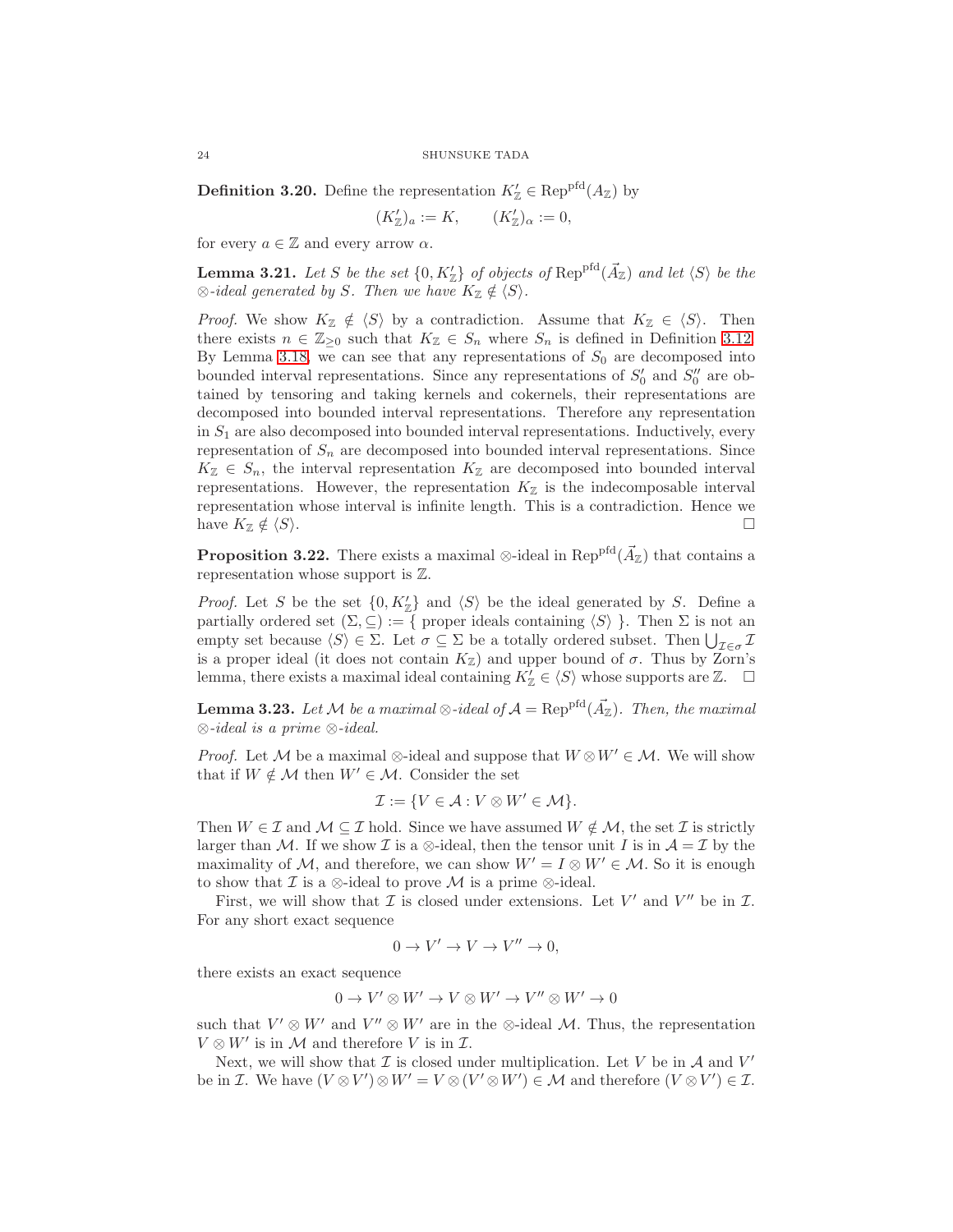Then, we will show that  $\mathcal I$  is closed under kernels and cokernels. Let  $f: V \to V'$ be in *I*. Then, we have the monomorphism  $ker(f) \otimes id_{W'} : Ker(f) \otimes W' \hookrightarrow V \otimes W'$ such that  $V \otimes W'$  is in M. Thus  $(\text{Ker}(f) \otimes W') \otimes (V \otimes W')$  is in M. By Lemma [3.17,](#page-21-1) we have  $\text{Ker}(f) \otimes W'$  as a direct summand of  $(\text{Ker}(f) \otimes W') \otimes (V \otimes W')$  and since M is a ⊗-ideal, the representation  $\text{Ker}(f) \otimes W'$  is in M. Hence  $\text{Ker}(f)$  is in  $\mathcal I$  and therefore  $\mathcal I$  is closed under kernels. Similarly we can show that  $\mathcal I$  is closed under cokernels.

We have showed  $\mathcal I$  is a  $\otimes$ -ideal.

Next corollary is what we wanted.

<span id="page-24-1"></span>**Corollary 3.24.** There exists a prime  $\otimes$ -ideal of  $\text{Rep}^{\text{pd}}(\vec{A}_{\mathbb{Z}})$  which contains a representation whose supports is  $\mathbb{Z}$ .

Thus the map

$$
\psi : \text{Spc}(\mathcal{P}(\mathbb{Z})) \to \text{Spc}(\text{Rep}^{\text{pfd}}(A_{\mathbb{Z}})),
$$
  

$$
\mathcal{Q} \mapsto \{ V \in \text{Rep}^{\text{pfd}}(A_{\mathbb{Z}}) : \text{supp}(V) \in \mathcal{Q} \}
$$

constructed in Proposition [3.2](#page-14-0) is not surjective.

*Proof.* By Proposition [3.22,](#page-23-0) there exists a maximal ⊗-ideal of Rep<sup>pfd</sup>( $\vec{A}_{\mathbb{Z}}$ ) that contains a representation whose supports is  $\mathbb Z$  and the maximal ⊗-ideal is prime ⊗-ideal by Lemma [3.23.](#page-23-1)

#### 4. Future work

<span id="page-24-2"></span>It would be nice if there is a relation between tensor triangulated geometry and multidimensional persistence modules (or topological data analysis) where multidimensional persistence modules are defined as follows (we can refer to Lesnick's paper [\[12\]](#page-25-13)).

For  $n \geq 1$ , define a partial order on  $\mathbb{N}^n$  by taking  $(a_1, \ldots, a_n) \leq (b_1, \ldots, b_n)$ if and only if  $a_i \leq b_i$  for all i, and let  $\mathbb{N}^n$  denote the associated poset category. The objects of the functor category (Vect)<sup> $N^n$ </sup> are called *n*-dimensional persistence modules. Then, we have a categorical equivalence between  $(Vect)^{N^n}$  and  $(n\text{-Mod})$ where  $(n\text{-}\textbf{Mod})$  is defined as follows [\[12\]](#page-25-13). Let  $P_n := K[x_1, \ldots, x_n]$  be a polynomial ring in n variables. We define an n-graded module to be a  $P_n$  module M with a direct sum decomposition as a K-vector space  $M \cong \bigoplus_{a \in \mathbb{N}^n} M_a$ , such that

$$
x^b(M_a) \subset M_{a+b}
$$

for all  $a, b \in \mathbb{N}^n$  where  $x^b = x_1^{b_1} x_2^{b_2} \dots x_n^{b_n}$ . An *n*-graded homomorphism  $f : M \to N$ is a  $P_n$  homomorphism such that for all  $a \in \mathbb{N}^n$  we have  $f(M_a) \subset N_a$ . Since there is a categorical equivalent between the functor category  $(Vect)^{\mathbb{N}^n}$  and  $(n\text{-Mod})$ , we can consider n-modules instead of the persistence modules. In the paper [\[7\]](#page-25-14), the (associated) prime ideals of the ring  $P_n$  and its graded modules are studied and they tell some information of the persistence modules. We hope there is a connection between tensor triangulated geometry and persistence modules through prime ideals and modules.

#### **REFERENCES**

<span id="page-24-0"></span><sup>[1]</sup> Henry Adams, Manuchehr Aminian, Elin Farnell, Michael Kirby, Joshua Mirth, Rachel Neville, Chris Peterson, and Clayton Shonkwiler, *A fractal dimension for measures via persistent homology*, Abel Symposia (2020), 1–31.